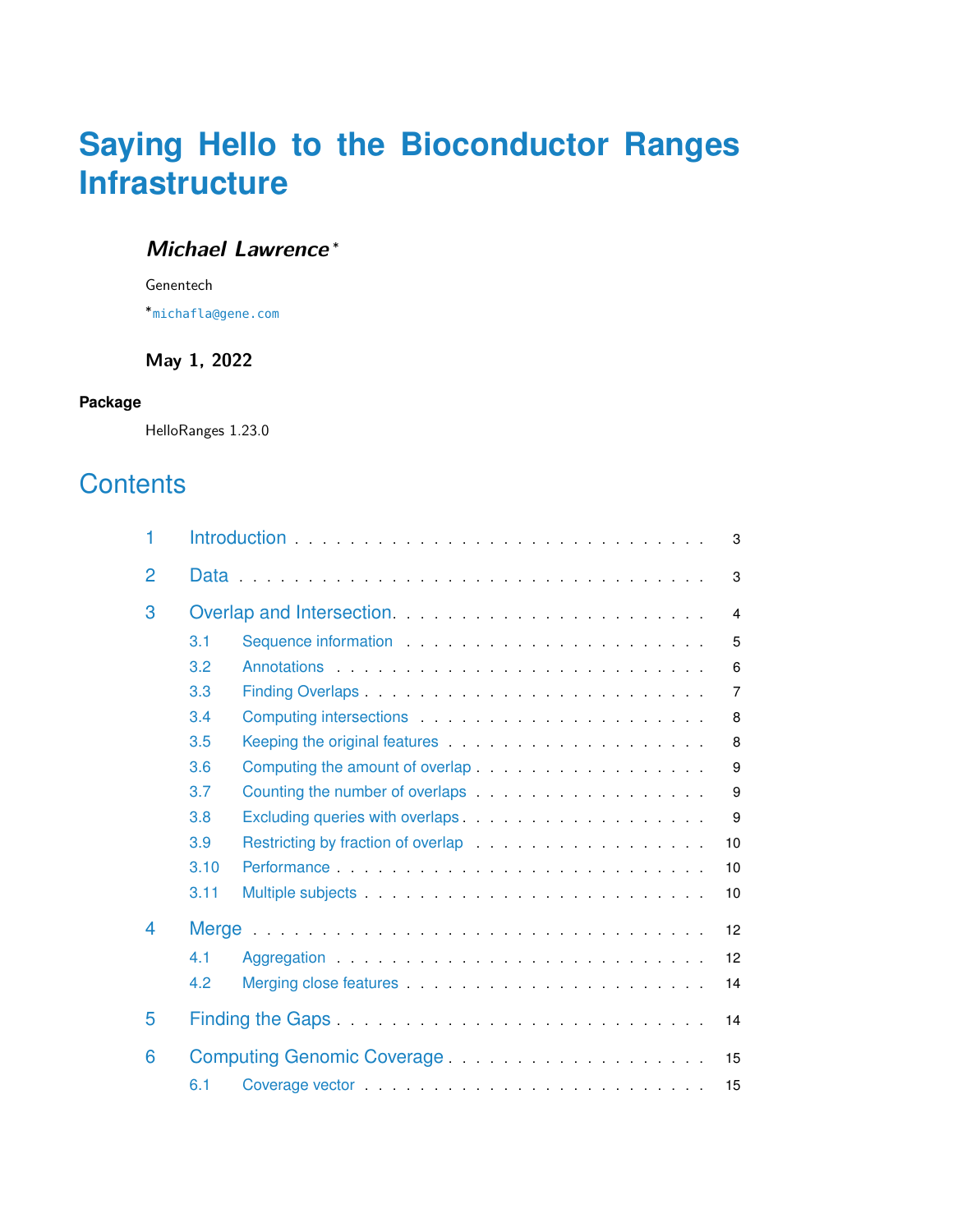#### **HelloRanges Tutorial**

| 6.2     |                                                                                                                                                                                                                                |  |  |  |  |  |
|---------|--------------------------------------------------------------------------------------------------------------------------------------------------------------------------------------------------------------------------------|--|--|--|--|--|
|         |                                                                                                                                                                                                                                |  |  |  |  |  |
| $7.1 -$ |                                                                                                                                                                                                                                |  |  |  |  |  |
| 72      |                                                                                                                                                                                                                                |  |  |  |  |  |
|         | Jaccard Statistic Material According to the Contract of the Statistic According to the U.S. of the U.S. of the U.S. of the U.S. of the U.S. of the U.S. of the U.S. of the U.S. of the U.S. of the U.S. of the U.S. of the U.S |  |  |  |  |  |
|         |                                                                                                                                                                                                                                |  |  |  |  |  |
|         |                                                                                                                                                                                                                                |  |  |  |  |  |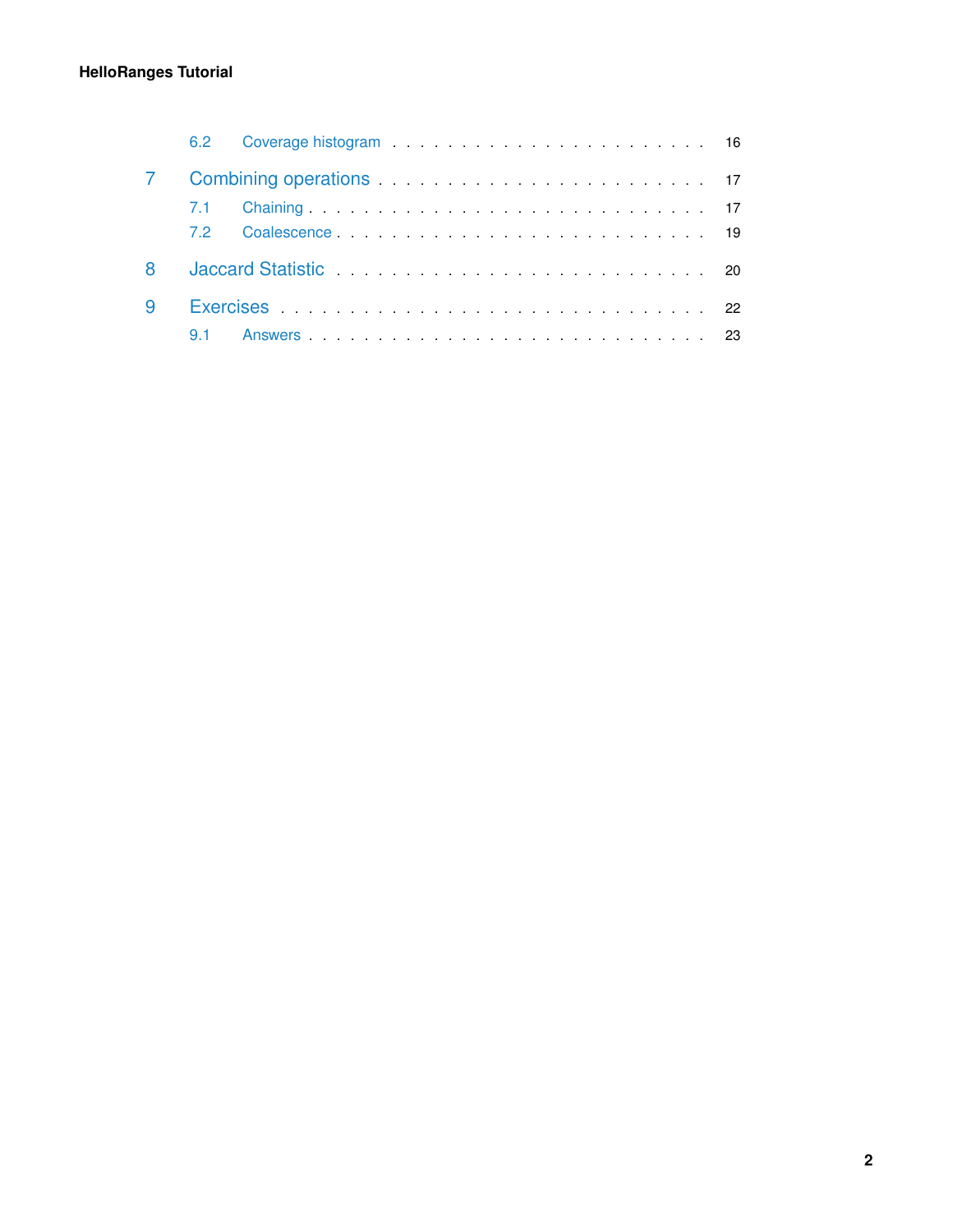## 1 Introduction

<span id="page-2-0"></span>The primary purpose of the [HelloRanges](http://bioconductor.org/packages/HelloRanges) package, from the pedagogical perspective, is to map bedtools "recipes" to  $R$  scripts. The package was born out of the recognition that Bioconductor lacks a cookbook that explains how to achieve common, specific tasks using the Ranges infrastructure. And that writing a compiler is more fun (and hopefully more useful) than writing documentation. The goal is to enable those who already use  $R/Bioconductor$ for modeling and plotting to unify their workflow by integrating their upstream processing.

 $HelloRanges$  provides an  $R$  function corresponding to each bedtools command. The output is an  $R$  language object, and we can print the object to copy and integrate the code into an R script. Ideally, the code is first integrated (by copy/paste) into an R script. Unlike bedtools, the result of evaluation is an R object that is suitable for further analysis. There is no automatic output to files, because once we are in  $R$ , we want to stay there. Assuming that the reader is interested in learning Bioconductor, we encourage the reader to inspect the code prior to evaluation by printing the language object. The generated code is meant to be correct, readable, conformant to best practices and performant (in that order). While the code is much more verbose than the corresponding bedtools call, we argue that the explicit, low-level Ranges API has the advantage of being self-documenting and more flexible. And, of course, it directly integrates with the rest of Bioconductor.

Obviously, performing I/O with each operation will have a negative impact on performance, so it is recommended to import the data once, and perform subsequent operations on in-memory data structures. If memory is exhausted, consider distributing computations.

For the sake of comparison, this tutorial closely follows that of bedtools itself [\(http://](http://quinlanlab.org/tutorials/bedtools/bedtools.html) [quinlanlab.org/tutorials/bedtools/bedtools.html\)](http://quinlanlab.org/tutorials/bedtools/bedtools.html). We will analyze the data from Maurano et al [\[1\]](#page-26-0) assessment of Dnasel hypersensitivy across a range of fetal tissues (20 samples). The bedtools tutorial mostly consists of arbitrary range operations on the annotation tracks. Near the end, we will compare samples from the Maurano study in terms of their mutual overlap.

## <span id="page-2-1"></span>2 Data

The data are provided via the *[HelloRangesData](http://bioconductor.org/packages/HelloRangesData)* package, which we load presently:

```
> library(HelloRanges)
```

```
> library(HelloRangesData)
```
To have convenient paths to the data, we switch our working directory to the one with the data files:

```
> oldwd <- setwd(system.file("extdata", package="HelloRangesData"))
```
In our working directory are 20 BED files from the Dnasel study, as well as BED files representing the CpG islands ('cpg.bed'), Refseq exons ('exons.bed'), disease-associated SNPs ('gwas.bed'), and functional annotations output by chromHMM given ENCODE human embrionic stem cell ChIP-seq data ('hesc.chromHmm.bed'). There is also a 'hg19.genome' file indicating the chromosome lengths of the hg19 genome build.

One of the advantages of  $R$ , compared to the shell, is its unified package management system.  $R$  packages can contain data, and even completed analyses, in addition to libraries of functions. Bioconductor provides many annotations and sample datasets through packages.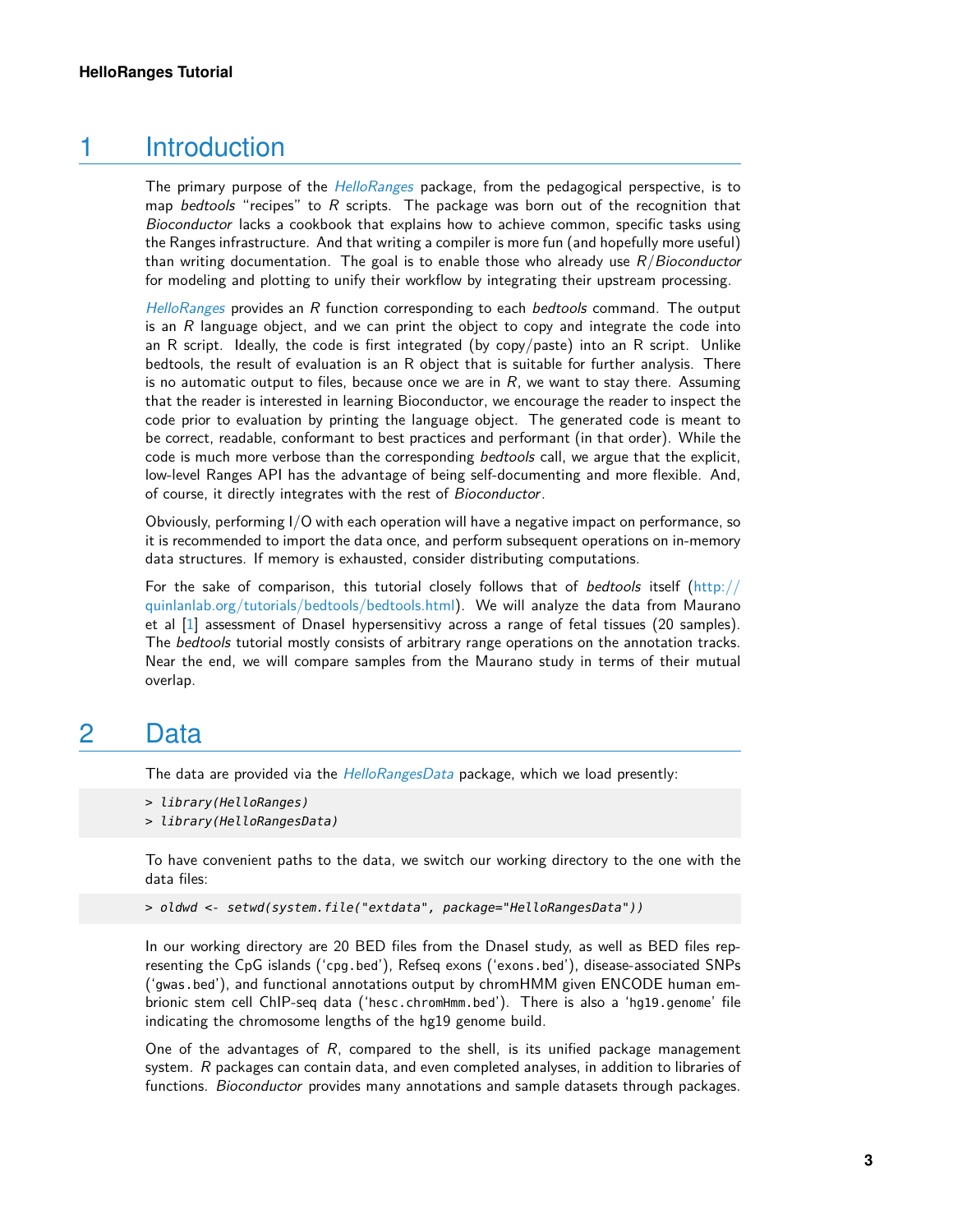Packages make obtaining data easy, and they also help with reproducibility and provenance through versioning. Thus, they are more convenient and safer compared to downloading from live URLs. Some packages provide APIs to download data from repositories, and we can use them to programmatically generate data packages in a reproducible way.

For example, the TxDb packages provide transcript annotations for an individual reference genome. Bioconductor provides pre-built TxDb packages for the commonly used genome builds, and it is easy to generate a custom TxDb package using annotations from Biomart, UCSC, or just a GFF file. The [rtracklayer](http://bioconductor.org/packages/rtracklayer) package supports automated retrieval of any dataset from the UCSC table browser, without any pointing-and-clicking involved. We will demonstrate some of these tools later in the tutorial.

## <span id="page-3-0"></span>3 Overlap and Intersection



One of the most useful ways to compare two tracks is to determine which ranges overlap, and where they intersect (see the above image from the *bedtools* tutorial).

By default, bedtools outputs the region of intersection for each overlap between the two tracks. We compile the code for intersecting the CpG islands and the exons.

```
> code <- bedtools_intersect("-a cpg.bed -b exons.bed -g hg19.genome")
> code
{
    genome <- import("hg19.genome")
    gr_a <- import("cpg.bed", genome = genome)
    gr_b <- import("exons.bed", genome = genome)
    pairs <- findOverlapPairs(gr_a, gr_b, ignore.strand = TRUE)
    ans <- pintersect(pairs, ignore.strand = TRUE)
    ans
}
```
This code should be integrated into an R script that implements a larger workflow. For the purposes of this tutorial, we will call eval on the language object to yield the result:

```
> ans <- eval(code)
> mcols(ans)$hit <- NULL
> ans
```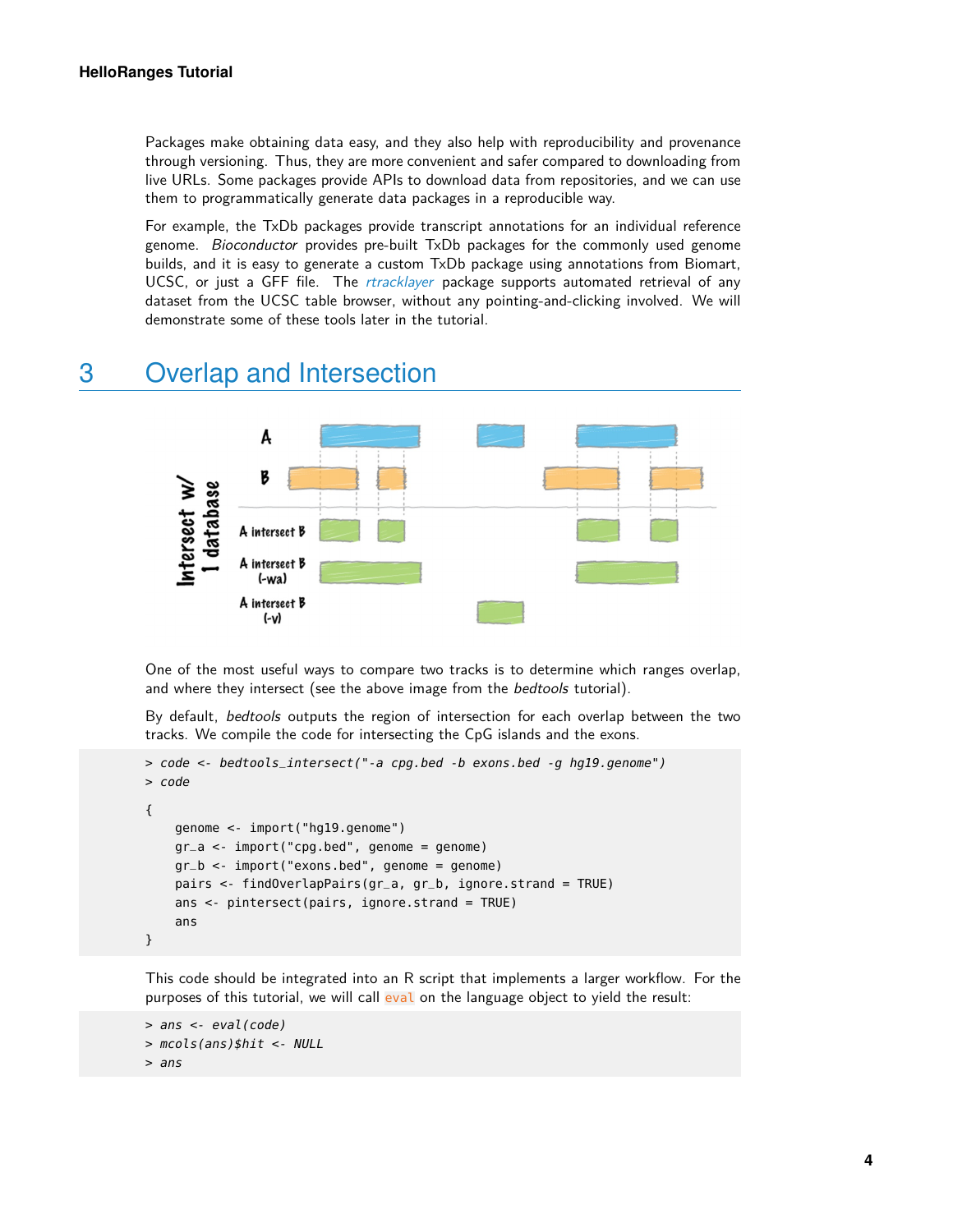|                      |                   |                      |                                        |          |               |           | GRanges object with 45500 ranges and 1 metadata column:   |
|----------------------|-------------------|----------------------|----------------------------------------|----------|---------------|-----------|-----------------------------------------------------------|
|                      | segnames          |                      |                                        |          | ranges strand |           | name                                                      |
|                      |                   | <rle></rle>          |                                        |          |               |           | <iranges> <rle>   <character></character></rle></iranges> |
|                      | $\lceil 1 \rceil$ | chr1                 | 29321-29370                            |          | $*$           |           | CpG: 116                                                  |
| $\lceil 2 \rceil$    |                   |                      | chr1          135125-135563            |          |               | $*$   $*$ | CpG: 30                                                   |
| $\lceil 3 \rceil$    |                   |                      | chr1   327791-328229                   |          | $*$           |           | CpG: 29                                                   |
| [4]                  |                   |                      | chr1   327791-328229                   |          | $*$           |           | CpG: 29                                                   |
| [5]                  |                   | chr1                 | 327791-328229                          |          | $*1$          |           | CpG: 29                                                   |
| $\sim$ $\sim$ $\sim$ |                   | $\sim$ $\sim$ $\sim$ |                                        | $\cdots$ |               |           | $\sim$ $\sim$ $\sim$                                      |
| [45496]              |                   |                      | chrY 59213949-59214117                 |          | $*$           |           | CpG: 36                                                   |
| [45497]              |                   |                      | chrY 59213949-59214117                 |          | $*$           |           | CpG: 36                                                   |
|                      | [45498]           |                      | chrY 59213949-59214117                 |          | $*$           |           | CpG: 36                                                   |
| [45499]              |                   |                      | chrY 59213949-59214117                 |          | $*$           |           | CpG: 36                                                   |
| [45500]              |                   |                      | chrY 59213949-59214117                 |          | $*$           |           | CpG: 36                                                   |
|                      |                   |                      |                                        |          |               |           |                                                           |
|                      |                   |                      | seginfo: 93 sequences from hg19 genome |          |               |           |                                                           |
|                      |                   |                      |                                        |          |               |           |                                                           |

The result is an instance of GRanges, the central data structure in Bioconductor for genomic data. A GRanges takes the form of a table and resembles a BED file, with a column for the chromosome, start, end, strand. We will see GRanges a lot, along with its cousin, GRangesList, which stores what bedtools calls "split" ranges.

#### 3.1 Sequence information

<span id="page-4-0"></span>Consider the simplest invocation of bedtools intersect:

```
> code <- bedtools_intersect("-a cpg.bed -b exons.bed")
> code
{
    genome <- Seqinfo(genome = NA_character_)
    gr_a <- import("cpg.bed", genome = genome)
    qr_b \leq 1 mport("exons.bed", genome = genome)
    pairs <- findOverlapPairs(gr_a, gr_b, ignore.strand = TRUE)
    ans <- pintersect(pairs, ignore.strand = TRUE)
    ans
}
```
The first line creates an object representing the structure of the genome build:

```
> genome <- eval(code[[2L]])
> genome
Seqinfo object with no sequences:
```
It is an empty object, because the genome identifier is unspecified (NA\_character\_). Having unspecified genome bounds is dangerous and leads to accidents involving incompatible genome builds. Besides error checking, the bounds are useful when computing coverage and finding the gaps (see below). Luckily, bedtools lets us specify the genome as an argument:

```
> bedtools_intersect("-a cpg.bed -b exons.bed -g hg19.genome")
```
{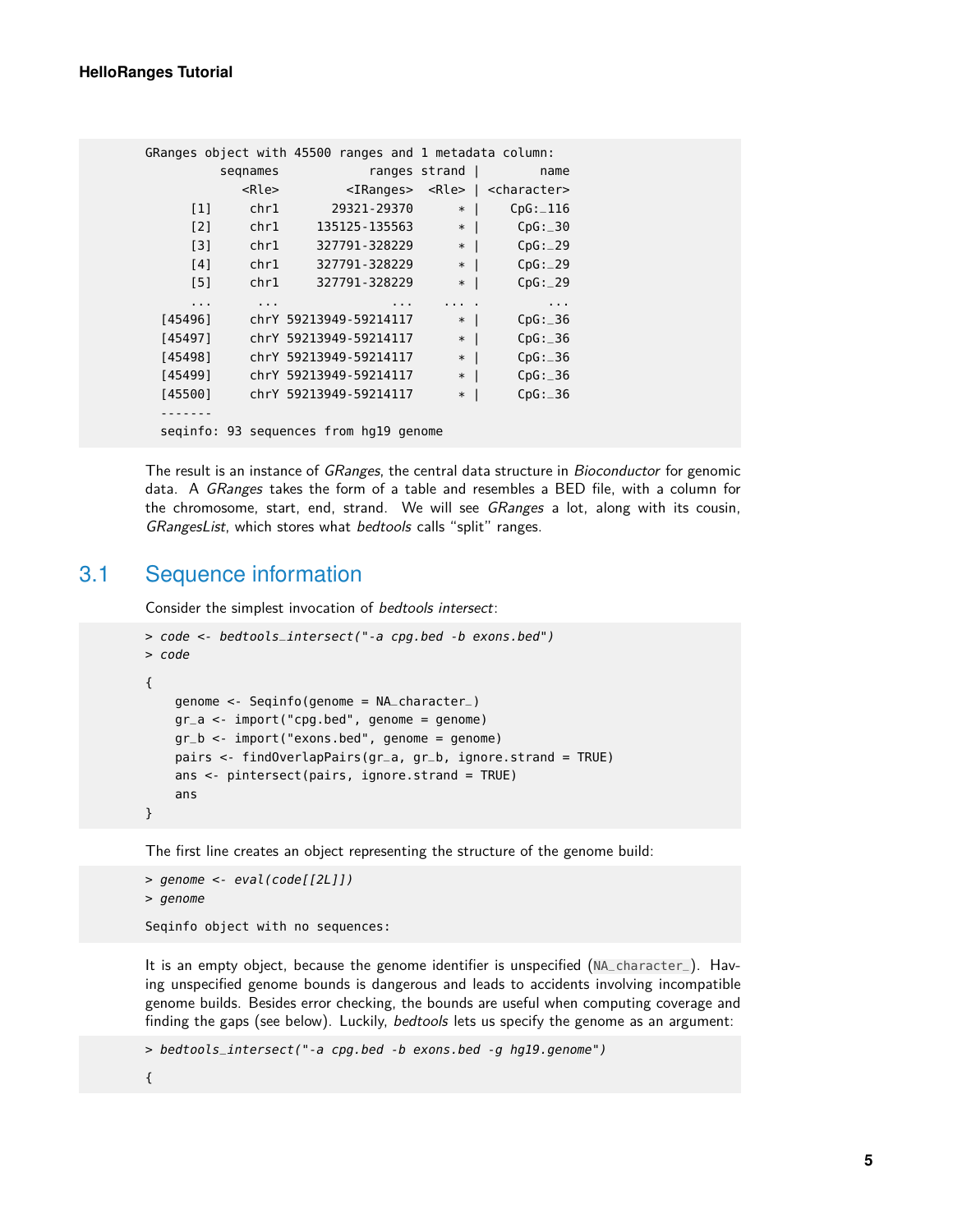}

```
genome <- import("hg19.genome")
gr_a <- import("cpg.bed", genome = genome)
gr_b < -import("exons.bed", genome = genome)pairs <- findOverlapPairs(gr_a, gr_b, ignore.strand = TRUE)
ans <- pintersect(pairs, ignore.strand = TRUE)
ans
```
We now have a populated genome, since the tutorial had provided the 'hg19.genome' file. However, in general, information on the genome build should be centralized, not sitting somewhere in a file. Bioconductor provides [GenomeInfoDb](http://bioconductor.org/packages/GenomeInfoDb) as its central source of sequence information. We can hook into that by passing the genome identifier instead of a file name:

```
> bedtools_intersect("-a cpg.bed -b exons.bed -g hg19")
{
    genome <- Seqinfo(genome = "hg19")
    gr_a <- import("cpg.bed", genome = genome)
    gr_b <- import("exons.bed", genome = genome)
    pairs <- findOverlapPairs(gr_a, gr_b, ignore.strand = TRUE)
    ans <- pintersect(pairs, ignore.strand = TRUE)
    ans
}
```
#### 3.2 Annotations

<span id="page-5-0"></span>The next step is the import of the CpG islands and exons using the *import* function from [rtracklayer](http://bioconductor.org/packages/rtracklayer), which can load pretty much any kind of genomic data into the appropriate type of Bioconductor object. In this case, we are loading the data as a GRanges:

```
> gr_a
```

|                   |             |                                        |               |                          | GRanges object with 28691 ranges and 1 metadata column:   |
|-------------------|-------------|----------------------------------------|---------------|--------------------------|-----------------------------------------------------------|
|                   | segnames    |                                        | ranges strand |                          | name                                                      |
|                   | <rle></rle> |                                        |               |                          | <iranges> <rle>   <character></character></rle></iranges> |
| $\lceil 1 \rceil$ | chr1        | 28736-29810                            | $\ast$        | $\overline{\phantom{a}}$ | CpG: 116                                                  |
| [2]               | chr1        | 135125 - 135563                        | $\ast$        | $\blacksquare$           | CpG: 30                                                   |
| $\lceil 3 \rceil$ | chr1        | 327791-328229                          | $\ast$        | $\blacksquare$           | CpG: 29                                                   |
| [4]               | chr1        | 437152-438164                          | $\ast$        | -1                       | CpG: 84                                                   |
| [5]               | chr1        | 449274-450544                          | $\ast$        | $\overline{\phantom{a}}$ | CpG: 99                                                   |
| .                 | $\cdots$    |                                        |               |                          | $\sim$ $\sim$                                             |
| [28687]           |             | chrY 27610116-27611088                 | $\ast$        | $\mathbf{I}$             | CpG: 76                                                   |
| [28688]           |             | chrY 28555536-28555932                 | $\ast$        | $\perp$                  | CpG: 32                                                   |
| [28689]           |             | chrY 28773316-28773544                 | $\ast$        | $\overline{\phantom{a}}$ | CpG: 25                                                   |
| [28690]           |             | chrY 59213795-59214183                 | $\ast$        | $\overline{\phantom{a}}$ | CpG: 36                                                   |
| [28691]           |             | chrY 59349267-59349574                 | $\ast$        |                          | CpG: 29                                                   |
|                   |             |                                        |               |                          |                                                           |
|                   |             | seginfo: 93 sequences from hg19 genome |               |                          |                                                           |

The [rtracklayer](http://bioconductor.org/packages/rtracklayer) package can also download data directly from the UCSC table browser. For example, we could get the CpG islands directly: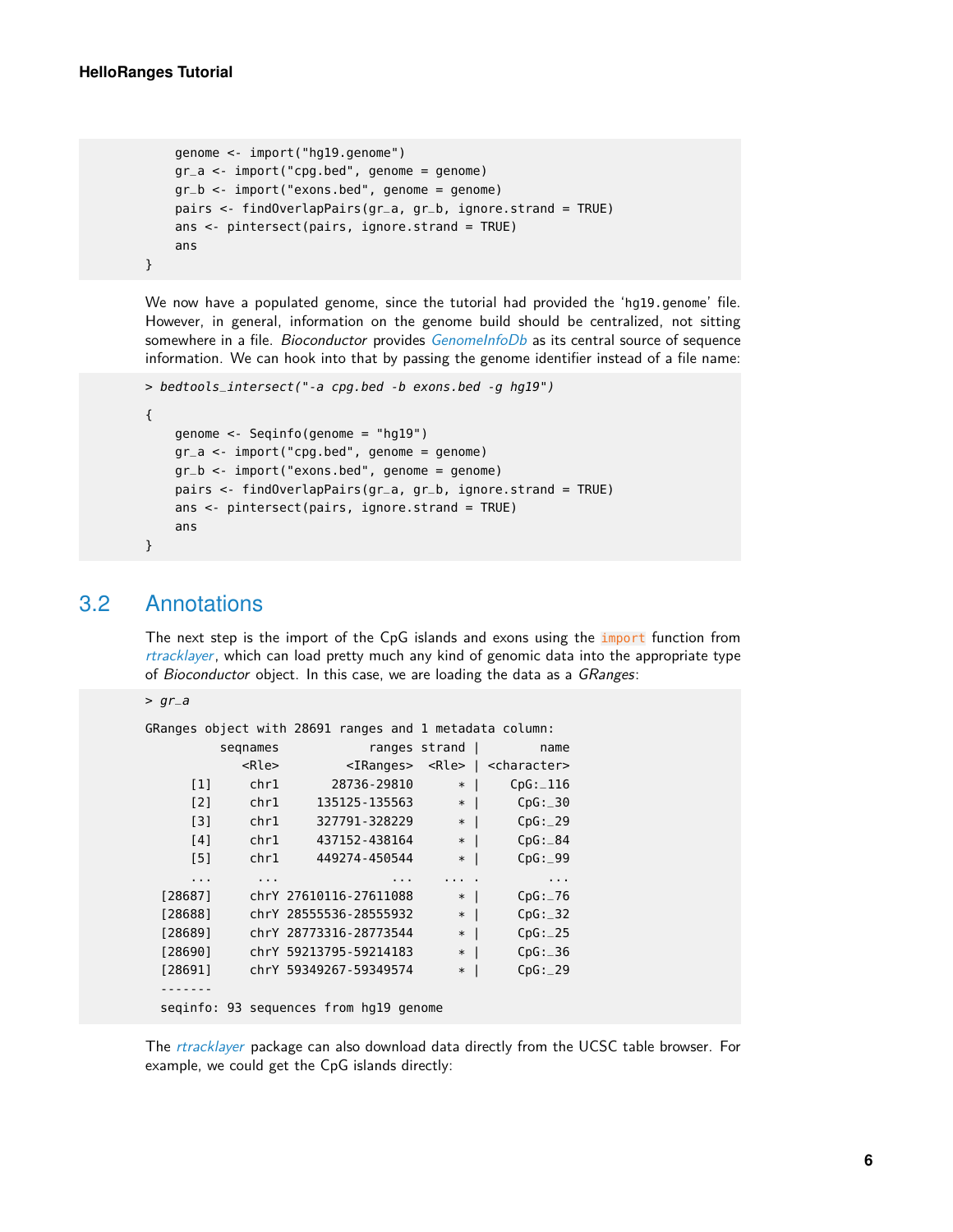```
> ucsc <- browserSession()
> genome(ucsc) <- "hg19"
> cpgs <- ucsc[["CpG Islands"]]
```
Gene annotations, including exon coordinates, should also be stored more formally than in a file, and Bioconductor provides them through its TxDb family of packages:

```
> library(TxDb.Hsapiens.UCSC.hg19.knownGene)
> exons <- exons(TxDb.Hsapiens.UCSC.hg19.knownGene)
```
#### 3.3 Finding Overlaps

The next step is to find all of the overlaps. The workhorse function is findOverlaps from the *[IRanges](http://bioconductor.org/packages/IRanges)* package. Here, we use the variant findOverlapPairs, a convenience for creating a Pairs object that matches up the overlapping ranges:

#### > pairs

Pairs object with 45500 pairs and 0 metadata columns:

```
first second
                 <GRanges> <GRanges>
   [1] chr1:28736-29810 chr1:29321-29370:-
   [2] chr1:135125-135563 chr1:134773-139696:-
   [3] chr1:327791-328229 chr1:324439-328581:+
   [4] chr1:327791-328229 chr1:324439-328581:+
   [5] chr1:327791-328229 chr1:327036-328581:+
   ... ... ...
[45496] chrY:59213795-59214183 chrY:59213949-59214117:+
[45497] chrY:59213795-59214183 chrY:59213949-59214117:+
[45498] chrY:59213795-59214183 chrY:59213949-59214117:+
[45499] chrY:59213795-59214183 chrY:59213949-59214117:+
[45500] chrY:59213795-59214183 chrY:59213949-59214117:+
```
Although the ranges are displayed as succinct strings, they data are still represented as GRanges objects.

Users of bedtools will be familiar with Pairs as the analog of the BEDPE file format. We can use *[rtracklayer](http://bioconductor.org/packages/rtracklayer)* to export Pairs to BEDPE:

> export(pairs, "pairs.bedpe")

<span id="page-6-1"></span>A key parameter to findOverlapPairs is ignore.strand=TRUE. By default, all operations on *GRanges* take strand into account when determining whether two ranges overlap, and deciding on the orientation of a range. This is surprising to many novice users, particularly to those with bedtools experience. Most functions take the ignore.strand argument to control this behavior. To avoid confusion, the code generated by [HelloRanges](http://bioconductor.org/packages/HelloRanges) is always explicit about how it is treating strand. Users are encouraged to follow the same practice.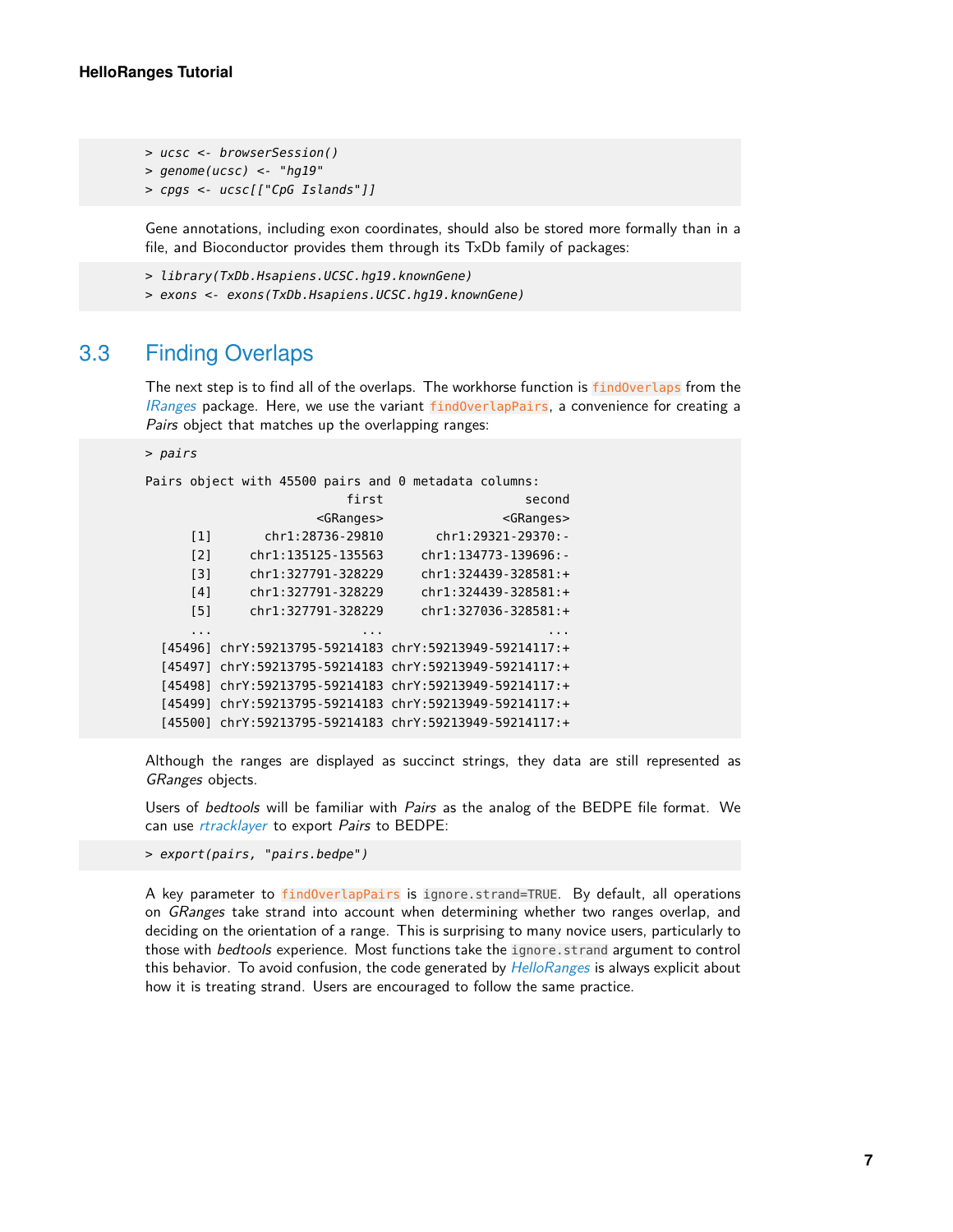#### 3.4 Computing intersections

The final step is to find the actual intersecting region between the member of each overlapping pair. We do this with the pintersect function, which is the "parallel" or "pairwise" version of the default intersect function. If we had just called intersect(gr\_a, gr\_b) instead, the entire set of ranges would have been treated as a set, and overlapping ranges in gr\_a and gr\_b would have been merged (this is rarely desirable and requires an extra merge step in bedtools).

Notice again the importance of ignore.strand=TRUE. Without that, ranges on opposite strands would have zero intersection.

And here is our result:

| ⋗ | ans |  |
|---|-----|--|
|   |     |  |

|                   |          |             |                                        |               |                                    | GRanges object with 45500 ranges and 1 metadata column:   |
|-------------------|----------|-------------|----------------------------------------|---------------|------------------------------------|-----------------------------------------------------------|
|                   | segnames |             |                                        | ranges strand |                                    | name                                                      |
|                   |          | <rle></rle> |                                        |               |                                    | <iranges> <rle>   <character></character></rle></iranges> |
| $\lceil 1 \rceil$ |          | chr1        | 29321-29370                            |               | $\overline{\phantom{a}}$<br>$\ast$ | CpG: 116                                                  |
| $\lceil 2 \rceil$ |          | chr1        | 135125 - 135563                        |               | $\overline{\phantom{a}}$<br>$\ast$ | CpG: 30                                                   |
| $\lceil 3 \rceil$ |          | chr1        | 327791-328229                          |               | $\overline{\phantom{a}}$<br>$\ast$ | CpG: 29                                                   |
| [4]               |          | chr1        | 327791-328229                          |               | -1<br>$\ast$                       | CpG: 29                                                   |
| [5]               |          | chr1        | 327791-328229                          |               | $\overline{\phantom{a}}$<br>$\ast$ | CpG: 29                                                   |
| $\cdots$          |          | $\cdots$    |                                        |               |                                    | $\sim$ $\sim$ $\sim$                                      |
| [45496]           |          |             | chrY 59213949-59214117                 |               | $\perp$<br>$\ast$                  | CpG: 36                                                   |
| [45497]           |          |             | chrY 59213949-59214117                 |               | $\overline{\phantom{a}}$<br>$\ast$ | CpG: 36                                                   |
| [45498]           |          |             | chrY 59213949-59214117                 |               | $\ast$<br>$\overline{\phantom{a}}$ | CpG: 36                                                   |
| [45499]           |          |             | chrY 59213949-59214117                 |               | $\overline{\phantom{a}}$<br>$\ast$ | CpG: 36                                                   |
| [45500]           |          |             | chrY 59213949-59214117                 |               | $\ast$                             | $CpG$ : 36                                                |
|                   |          |             |                                        |               |                                    |                                                           |
|                   |          |             | seginfo: 93 sequences from hg19 genome |               |                                    |                                                           |

<span id="page-7-0"></span>Again, a GRanges object. The hit column indicates whether the pair overlapped at all (as opposed to one range being of zero width). It's useless in this case.

#### 3.5 Keeping the original features

To keep the original form of the overlapping features, the generated code simply neglects to call pintersect and ends up with the pairs object introduced previously:

```
> bedtools_intersect("-a cpg.bed -b exons.bed -g hg19 -wa -wb")
{
    genome <- Seqinfo(genome = "hg19")
    gr_a <- import("cpg.bed", genome = genome)
    gr_b < -import("exons.bed", genome = genome)pairs <- findOverlapPairs(gr_a, gr_b, ignore.strand = TRUE)
    ans <- pairs
    ans
}
```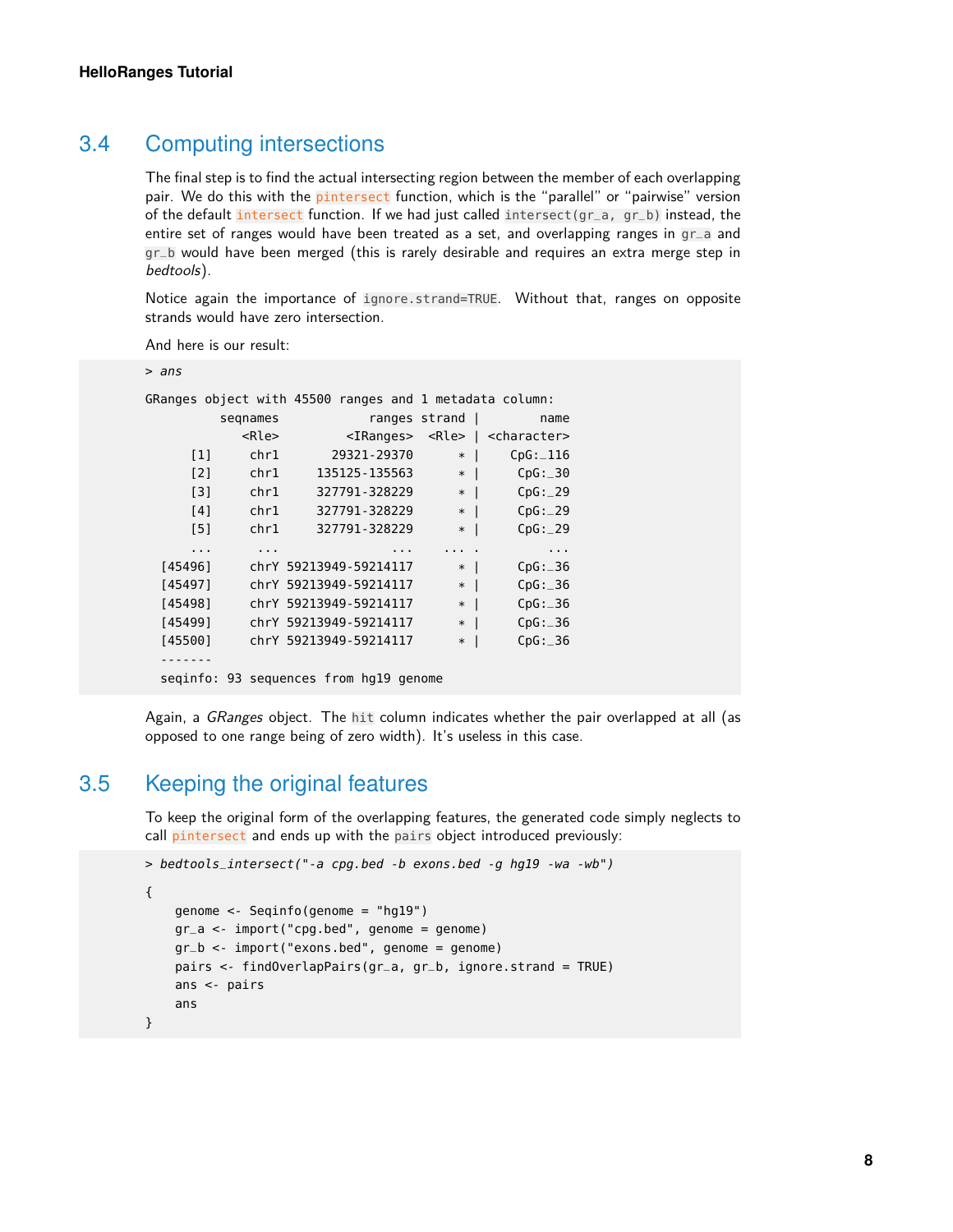#### 3.6 Computing the amount of overlap

To compute the width of the overlapping regions, we query the initial result for its width and store as an annotation on the pairs:

```
> bedtools_intersect("-a cpg.bed -b exons.bed -g hg19 -wo")
{
    genome <- Seqinfo(genome = "hg19")
    gr_a <- import("cpg.bed", genome = genome)
    gr_b <- import("exons.bed", genome = genome)
    pairs <- findOverlapPairs(gr_a, gr_b, ignore.strand = TRUE)
    ans <- pairs
    mcols(ans)$overlap_width <- width(pintersect(ans, ignore.strand = TRUE))
    ans
}
```
This code reveals that GRanges, along with every other vector-like object in the Ranges infrastructure, is capable of storing tabular annotations, accessible via mols. We actually saw this before with the "name" column on the Cpg Islands. Here, we use it to store the overlap width.

#### 3.7 Counting the number of overlaps

<span id="page-8-0"></span>A common query, particularly in RNA-seq analysis, is how many ranges in the subject overlap each query range. The **countOverlaps** function serves this particular purpose:

```
> bedtools_intersect("-a cpg.bed -b exons.bed -g hg19 -c")
{
    genome <- Seqinfo(genome = "hg19")
    gr_a < -import("cpg.bed", genome = genome)gr_b <- import("exons.bed", genome = genome)
    ans \lt- gr_a
    mcols(ans)$overlap_count <- countOverlaps(gr_a, gr_b, ignore.strand = TRUE)
    ans
}
```
### 3.8 Excluding queries with overlaps

<span id="page-8-1"></span>We might instead want to exclude all query ranges that overlap any subject range, i.e., any CpG island that overlaps an exon. The subsetByOverlaps function is tasked with restricting by overlap. By passing invert=TRUE, we exclude ranges with overlaps.

```
> bedtools_intersect("-a cpg.bed -b exons.bed -g hg19 -v")
{
    genome <- Seqinfo(genome = "hg19")
    gr_a < -import("cpg.bed", genome = genome)gr_b <- import("exons.bed", genome = genome)
    subsetByOverlaps(gr_a, gr_b, invert = TRUE, ignore.strand = TRUE)}
```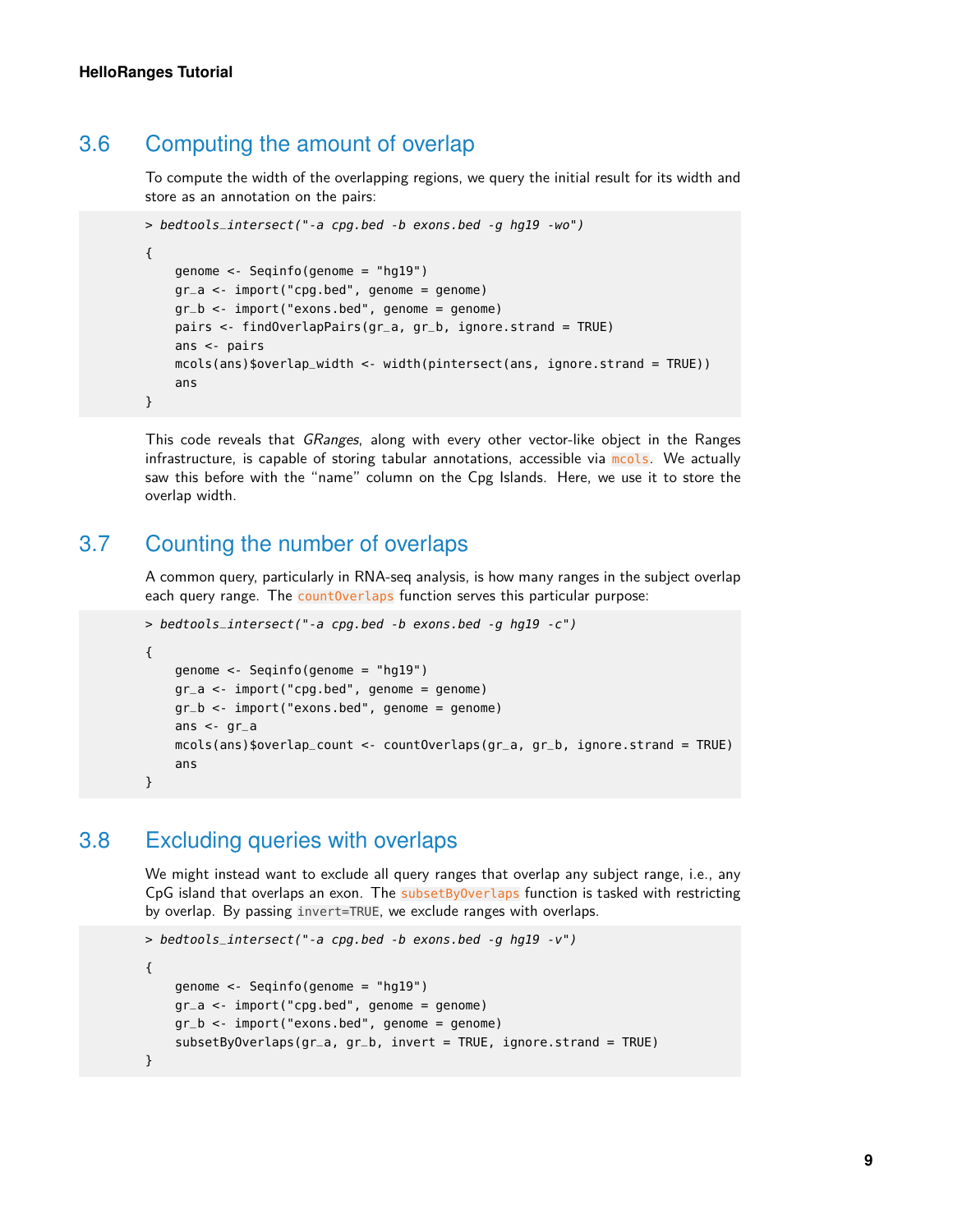### 3.9 Restricting by fraction of overlap

The *bedtools* suite has deep support for restricting overlaps by the fraction of the query/subject range that is overlapped. This is not directly supported by the Bioconductor infrastructure, but we can filter post-hoc:

```
> bedtools_intersect("-a cpg.bed -b exons.bed -g hg19 -f 0.5 -wo")
{
    genome <- Seqinfo(genome = "hg19")
    gr_a <- import("cpg.bed", genome = genome)
    gr_b < -import("exons.bed", genome = genome)pairs <- findOverlapPairs(gr_a, gr_b, ignore.strand = TRUE)
    olap <- pintersect(pairs, ignore.strand = TRUE)
    keep <- width(olap)/width(first(pairs)) >= 0.5
    pairs <- pairs[keep]
    ans <- pairs
    mcols(ans)$overlap_width <- width(olap)[keep]
    ans
}
```
#### 3.10 Performance

<span id="page-9-0"></span>Comparing the performance of *bedtools* and *[IRanges](http://bioconductor.org/packages/IRanges)* is like comparing apples and oranges. The typical *Bioconductor* workflow imports the data once, paying an upfront cost, and then operates efficiently on in-memory data structures. The BED parser is implemented in R code and will not compete with the parsing performance of special purpose C code. The intersect operation itself is also slower than bedtools, but it's still reasonably close for being mostly implemented in R.

```
> a <- import("exons.bed")
> b <- import("hesc.chromHmm.bed")
> system.time(pintersect(findOverlapPairs(a, b, ignore.strand=TRUE),
+ ignore.strand=TRUE))
  user system elapsed
 0.351 0.004 0.355
```
#### 3.11 Multiple subjects

<span id="page-9-1"></span>Often, we are interested in intersections with mutiple annotation tracks, or multiple samples. Note that the command line parser used by *[helloRanges](http://bioconductor.org/packages/helloRanges)* requires that the filenames be comma-separated, instead of space-separated. This is probably more readable anyway.

```
> code <- bedtools_intersect(
+ paste("-a exons.bed",
+ "-b cpg.bed,gwas.bed,hesc.chromHmm.bed -wa -wb -g hg19",
+ "-names cpg,gwas,chromhmm"))
> ans <- eval(code)
> code
{
   genome <- Seqinfo(genome = "hg19")
```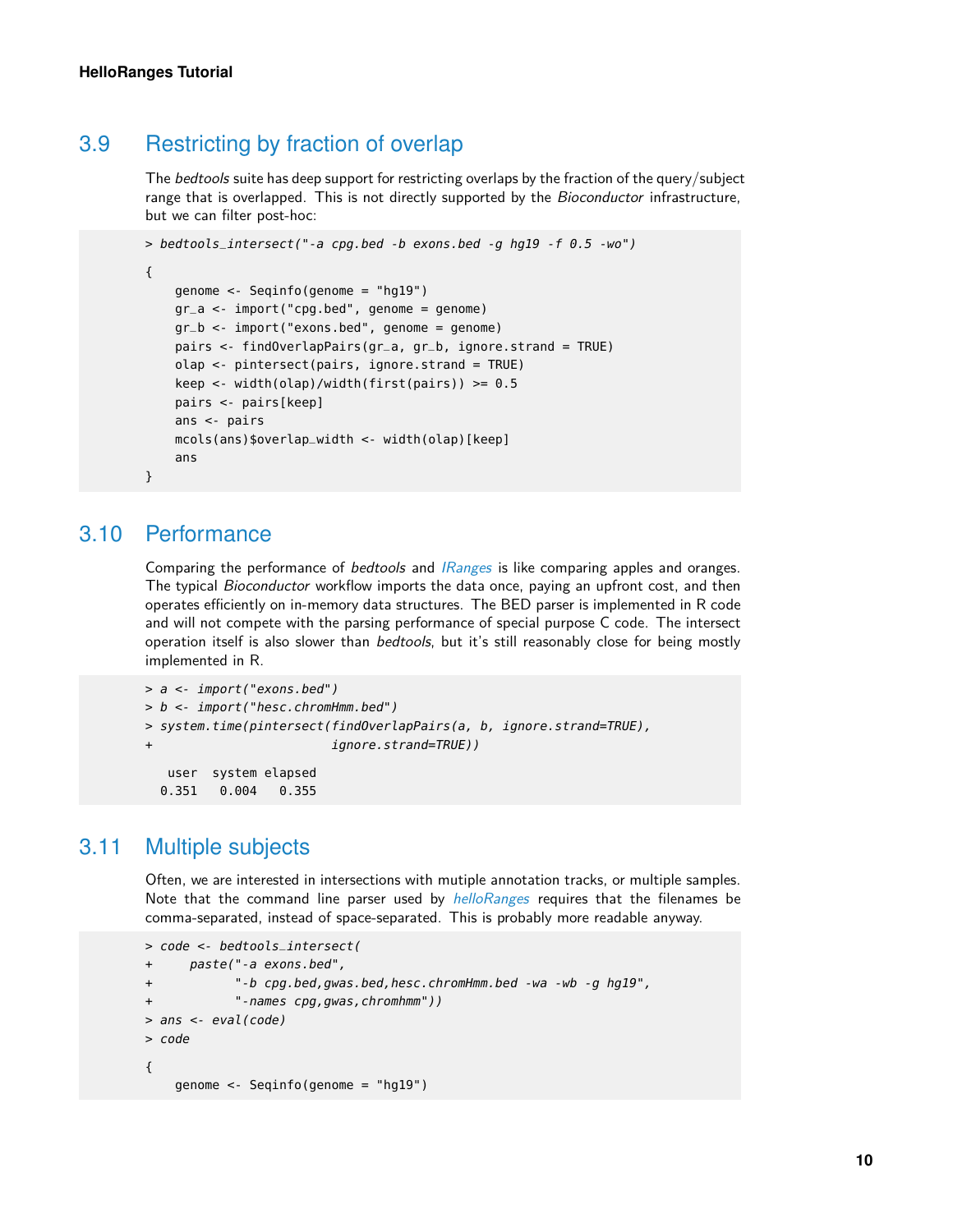}

```
gr_a <- import("exons.bed", genome = genome)
b <- c("cpg.bed", "gwas.bed", "hesc.chromHmm.bed")
names(b) <- c("cpg", "gwas", "chromhmm")
bl <- List(lapply(b, import, genome = genome))
gr_b \leq -\text{stack(bl, "b")}pairs <- findOverlapPairs(gr_a, gr_b, ignore.strand = TRUE)
ans <- pairs
ans
```
Inspecting the code, we see that we need to loop over the database files and then stack them into a single GRanges grouped by the column "b":

```
> second(ans)
```
GRanges object with 541210 ranges and 2 metadata columns:

|                      | segnames    |                                                      | ranges strand | b           | name                       |
|----------------------|-------------|------------------------------------------------------|---------------|-------------|----------------------------|
|                      | <rle></rle> | $<$ IRanges $>$                                      | $<$ Rle>      | <rle></rle> | <character></character>    |
| $\lceil 1 \rceil$    | chr1        | 11538-11937                                          | $\ast$        | chromhmm    | 11_Weak_Txn                |
| [2]                  | chr1        | 11938 - 12137                                        | $\ast$        |             | chromhmm 14_Repetitive/CNV |
| [3]                  | chr1        | 12138-14137                                          | $\ast$        | chromhmm    | 11_Weak_Txn                |
| [4]                  | chr1        | 12138-14137                                          | $\ast$        | chromhmm    | 11_Weak_Txn                |
| [5]                  | chr1        | 12138 - 14137                                        | $\ast$        | chromhmm    | 11_Weak_Txn                |
| $\sim$ $\sim$ $\sim$ | $\cdots$    | $\cdots$                                             |               | $\cdots$    | $\sim$ $\sim$ $\sim$       |
| [541206]             |             | chrY 59213795-59214183                               | $*$           | cpg         | CpG: 36                    |
| [541207]             |             | chrY 59213795-59214183                               | $\ast$        | cpq         | CpG: 36                    |
| [541208]             |             | chrY 59213795-59214183                               | $\ast$        | cpg         | CpG: 36                    |
| [541209]             |             | chrY 59213795-59214183                               | $\ast$        | cpg         | CpG: 36                    |
| [541210]             |             | chrY 59213795-59214183                               | $\ast$        | cpg         | CpG: 36                    |
|                      |             |                                                      |               |             |                            |
|                      |             | seginfo: 298 sequences (2 circular) from hg19 genome |               |             |                            |

<span id="page-10-0"></span>The "b" column is an Rle object, a run-length encoded form of an ordinary R vector, in this case a factor. Since the data are sorted into groups, this encoding is more efficient than a dense representation. The "seqnames" and "strand" columns also benefit from run-length encoding. Not only can we fit more data into memory, many operations become faster.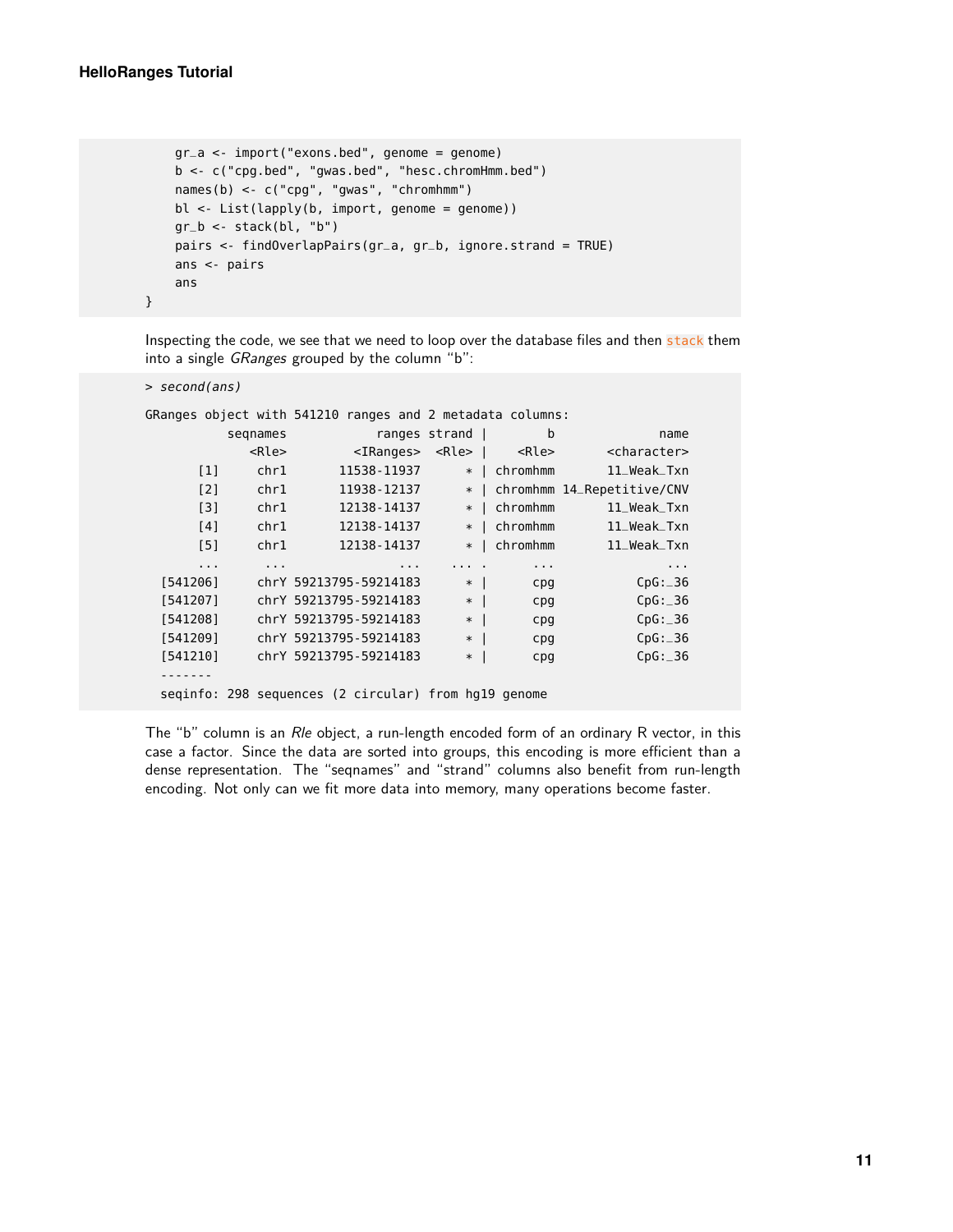

There are many ways to summarize interval data. In the Ranges infrastructure, we call some of them range (min start to max end), reduce (bedtools merge), disjoin (involved in bedtools multiinter) and coverage (counting the number of ranges overlapping each position, bedtools genomecov). We are presently concerned with reduce, which combines overlapping and adjacent ranges into a single range. The corresponding bedtools merge command requires the data to be sorted; however, reduce does not have this constraint.

```
> bedtools_merge("-i exons.bed")
{
    genome <- Seqinfo(genome = NA_character_)
    gr_a <- import("exons.bed", genome = genome)
    ans \leq reduce(gr_a, ignore.strand = TRUE)
    ans
```

```
}
```
## 4.1 Aggregation

As with any reduction, we often want to simultaneously aggregate associated variables and report the summaries in the result.

We count the number of ranges overlapping each merged range:

```
> code <- bedtools_merge("-i exons.bed -c 1 -o count")
> code
{
    genome <- Seqinfo(genome = NA_character_)
    gr_a <- import("exons.bed", genome = genome)
    ans \leq reduce(gr_a, ignore.strand = TRUE, with.revmap = TRUE)
    mcols(ans) <- aggregate(gr_a, mcols(ans)$revmap, seqnames.count = lengths(seqnames),
        drop = FALSE)ans
}
```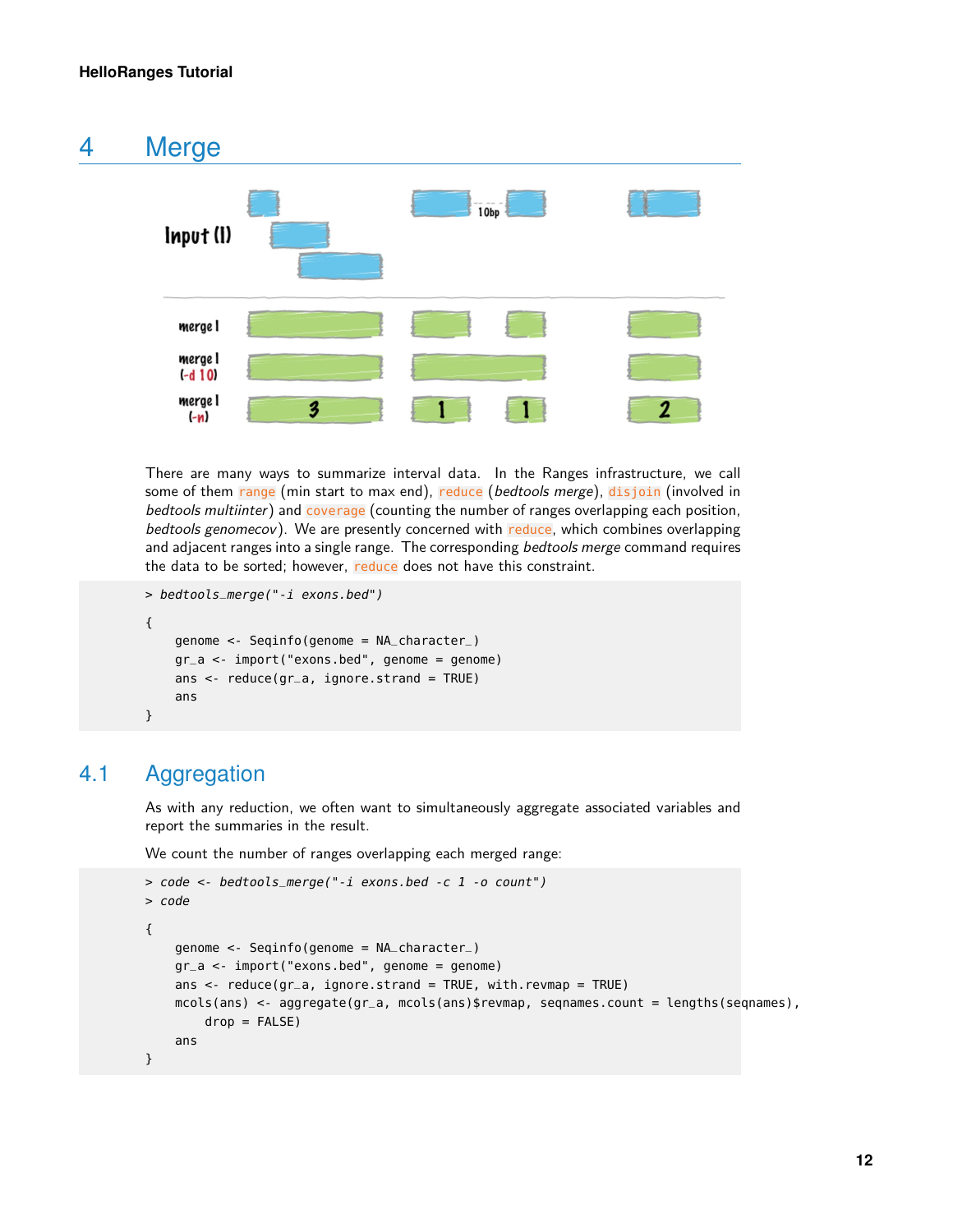The key to aggregation with reduce is the with.revmap=TRUE argument. That yields a "revmap" column on the result. It is an IntegerList holding the subscripts corresponding to each group. We pass it to aggregate to indicate the grouping. The named arguments to aggregate, in this case seqnames.count, are effectively evaluated with respect to each group (although they are actually evaluated only once).

This yields the result:

> eval(code)

|                      |               |                      |                        |               |   |               |                             | GRanges object with 229241 ranges and 2 metadata columns:                   |
|----------------------|---------------|----------------------|------------------------|---------------|---|---------------|-----------------------------|-----------------------------------------------------------------------------|
|                      |               | segnames             |                        |               |   | ranges strand |                             | grouping                                                                    |
|                      |               | <rle></rle>          |                        |               |   |               |                             | <iranges> <rle>   <manytomanygrouping></manytomanygrouping></rle></iranges> |
|                      | $[1]$         | chr1                 |                        | 11874 - 12227 |   |               | $*$                         | $\mathbf{1}$                                                                |
|                      | [2]           | chr1                 |                        | 12613 - 12721 |   |               | $*$                         | 2                                                                           |
|                      | [3]           | chr1                 |                        | 13221 - 14829 |   |               | $*$                         | 3,4                                                                         |
|                      | [4]           | chr1                 |                        | 14970 - 15038 |   |               | $*1$                        | 5                                                                           |
|                      | [5]           | chr1                 |                        | 15796 - 15947 |   |               | $*1$                        | 6                                                                           |
|                      | $\sim$ $\sim$ | $\sim$ $\sim$ $\sim$ |                        |               | . |               | $\sim$ $\sim$ $\sim$ $\sim$ | $\cdots$                                                                    |
| [229237]             |               |                      | chrY 59337091-59337236 |               |   |               | $*$                         | 459744,459745                                                               |
| [229238]             |               |                      | chrY 59337949-59338150 |               |   |               | $*$                         | 459746,459747                                                               |
| [229239]             |               |                      | chrY 59338754-59338859 |               |   |               | $*1$                        | 459748,459749                                                               |
| [229240]             |               |                      | chrY 59340194-59340278 |               |   |               | $\ast$                      | 459750                                                                      |
| [229241]             |               |                      | chrY 59342487-59343488 |               |   |               | $*1$                        | 459751,459752                                                               |
|                      |               | segnames.count       |                        |               |   |               |                             |                                                                             |
|                      |               |                      | <integer></integer>    |               |   |               |                             |                                                                             |
|                      | $[1]$         |                      | 1                      |               |   |               |                             |                                                                             |
| $[2]$                |               |                      | 1                      |               |   |               |                             |                                                                             |
|                      | $[3]$         |                      | $\overline{2}$         |               |   |               |                             |                                                                             |
| [4]                  |               |                      | $\mathbf{1}$           |               |   |               |                             |                                                                             |
| [5]                  |               |                      | $\mathbf{1}$           |               |   |               |                             |                                                                             |
| $\sim$ $\sim$ $\sim$ |               |                      | $\sim$ 10 $\pm$        |               |   |               |                             |                                                                             |
| [229237]             |               |                      | 2                      |               |   |               |                             |                                                                             |
| [229238]             |               |                      | $\overline{2}$         |               |   |               |                             |                                                                             |
| [229239]             |               |                      | $\overline{2}$         |               |   |               |                             |                                                                             |
| [229240]             |               |                      | $\mathbf 1$            |               |   |               |                             |                                                                             |
| [229241]             |               |                      | 2                      |               |   |               |                             |                                                                             |
|                      |               |                      |                        |               |   |               |                             |                                                                             |
|                      |               |                      |                        |               |   |               |                             | seqinfo: 49 sequences from an unspecified genome; no seqlengths             |

We see that the grouping has been preserved on the object, in case we wish to aggregate further through joins.

Counting the overlaps by counting the "seqnames" is a little circuitous. Instead, we could have just counted the elements in each group:

> identical(lengths(ans\$grouping), ans\$seqnames.count)

[1] TRUE

<span id="page-12-0"></span>Note that this counting is very fast, because the "revmap" IntegerList is not actually a list, but a partitioned vector, and the partitioning already encodes the counts. This is an example of where the flexibility and efficient in-memory representations of Bioconductor are particularly effective.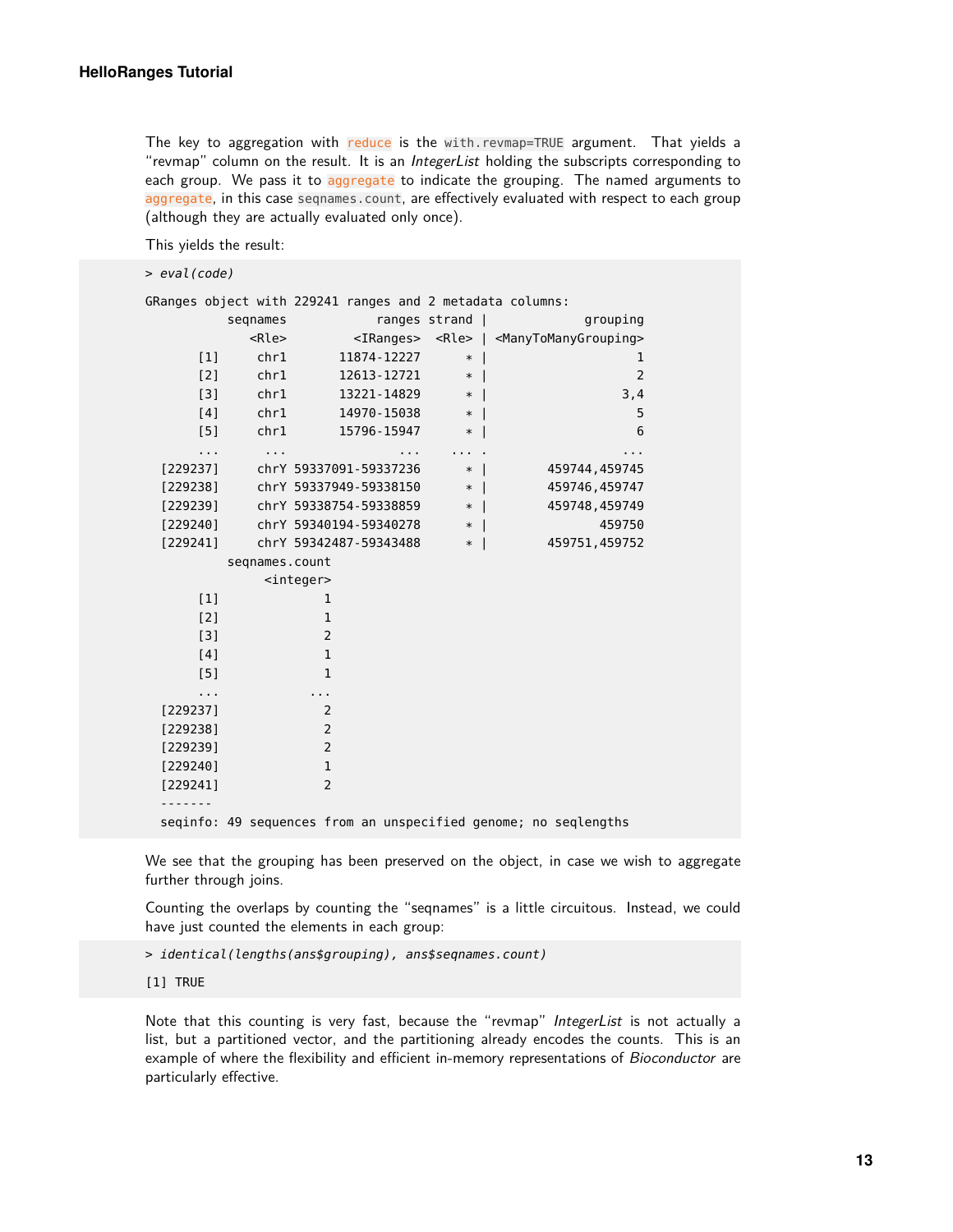#### 4.2 Merging close features

By default, features are merged if they are overlapping or adjacent, i.e., the min.gapwidth (the minimum gap allowed to not be merged) is 1. To merge features that are up to, say, 1000bp away, we need to pass min.gapwidth=1001:

```
> bedtools_merge("-i exons.bed -d 1000")
{
    genome <- Seqinfo(genome = NA_character_)
    gr_a <- import("exons.bed", genome = genome)
    ans \leq reduce(gr_a, ignore.strand = TRUE, min.gapwidth = 1001L)
    ans
}
```
Here is another example showing how to merge multiple columns at once:

```
> bedtools_merge("-i exons.bed -d 90 -c 1,4 -o count,collapse")
{
    genome <- Seqinfo(genome = NA_character_)
    gr_a <- import("exons.bed", genome = genome)
    ans \leq reduce(gr_a, ignore.strand = TRUE, with.revmap = TRUE,
        min.gapwidth = 91L)
    mcols(ans) <- aggregate(gr_a, mcols(ans)$revmap, seqnames.count = lengths(seqnames),
        name.collapse = unstrsplit(name, ","), drop = FALSE)
    ans
}
```
## 5 Finding the Gaps

<span id="page-13-0"></span>

The *bedtools complement* tool finds the gaps in the sequence, i.e., the regions of sequence the track does not cover. This is where having the sequence bounds is critical.

```
> bedtools_complement("-i exons.bed -g hg19.genome")
{
    genome <- import("hg19.genome")
    gr_a <- import("exons.bed", genome = genome)
    ans <- setdiff(as(seqinfo(gr_a), "GRanges"), unstrand(gr_a))
    ans
}
```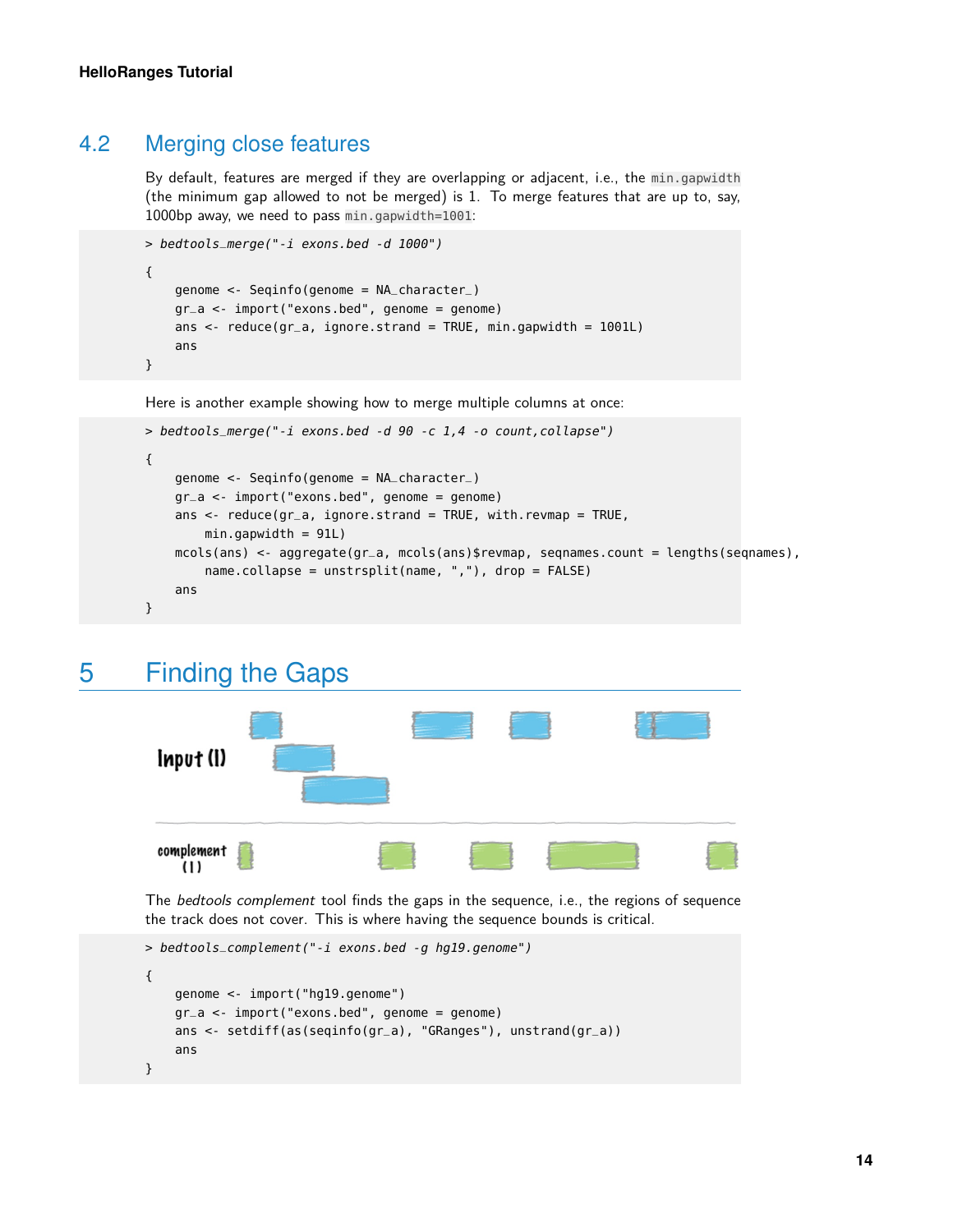The call to setdiff is a set operation, along with intersect and union. Set operations behave a bit surprisingly with respect to strand. The "unstranded" features, those with "\*" for their strand, are considered to be in a separate space from the stranded features. If we pass ignore.strand=TRUE, both arguments are unstranded and the result is unstranded (strand information is discarded). This makes sense, because there is no obvious way to merge a stranded and unstranded feature. Since we are looking for the gaps, we do not care about the strand, so discarding the strand is acceptable. Best practice is to make this explicit by calling unstrand instead of assuming the reader understands the behavior of ignore.strand=TRUE.

<span id="page-14-0"></span>

## 6 Computing Genomic Coverage

<span id="page-14-1"></span>One of the useful ways to summarize ranges, particularly alignments, is to count how many times a position is overlapped by a range. This is called the coverage. Unlike bedtools genomecov, we do not require the data to be sorted.

#### 6.1 Coverage vector

To compute the coverage, we just call coverage. For consistency with *bedtools*, which drops zero runs with the "-bg" option, we convert the coverage vector to a GRanges and subset:

```
> bedtools_genomecov("-i exons.bed -g hg19.genome -bg")
{
    genome <- import("hg19.genome")
    gr_a <- import("exons.bed", genome = genome)
    cov <- coverage(gr_a)
    ans <- GRanges(cov)
    ans <- subset(ans, score > 0)
    ans
}
```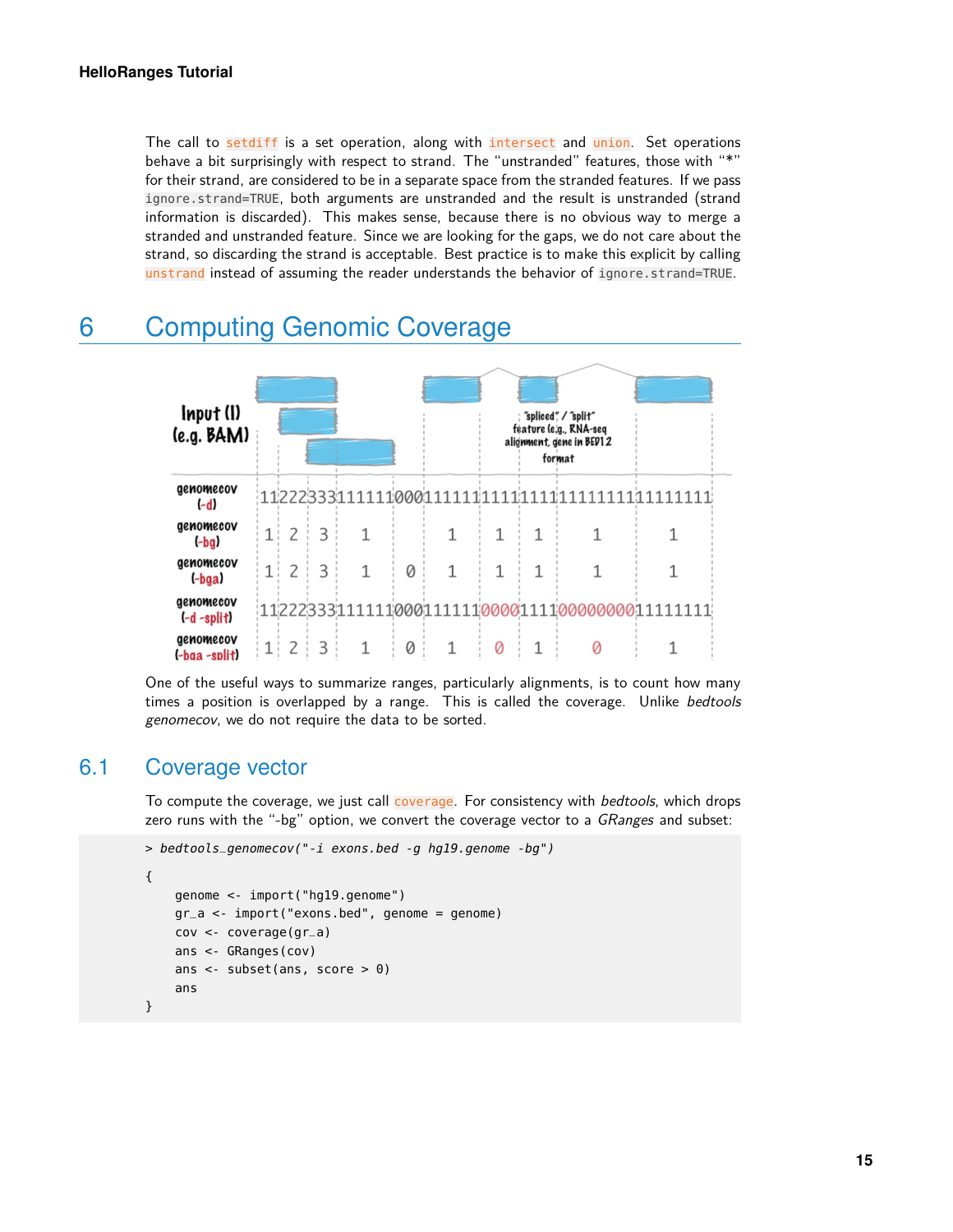#### 6.2 Coverage histogram

The default behavior of genomecov is to compute a histogram showing the number and fraction of positions covered at each level. It does this for the individual chromosome, and the entire genome. While computing the coverage vector is as simple as calling coverage, forming the histogram is a bit complicated. This is a bit esoteric, but it lets us demonstrate how to aggregate data in R:

```
> code <- bedtools_genomecov("-i exons.bed -g hg19.genome")
> ans <- eval(code)
> code
{
    genome <- import("hg19.genome")
    gr_a <- import("exons.bed", genome = genome)
    cov <- coverage(gr_a)
    tablist <- List(lapply(cov, table))
    mcols(tablist)$len <- lengths(cov, use.names = FALSE)
    covhist <- stack(tablist, "seqnames", "count", "coverage")
    margin <- aggregate(covhist, ~coverage, count = sum(NumericList(count)))[-1L]
    margin <- DataFrame(seqnames = Rle("genome"), margin, len = sum(as.numeric(lengths(cov))))
    covhist <- rbind(covhist, margin)
    ans <- within(covhist, fraction <- count/len)
    ans
}
```
The cov object is an RleList, with one Rle per sequence (chromosome).

```
> cov
RleList of length 93
$chr1
integer-Rle of length 249250621 with 46230 runs
 Lengths: 11873 354 385 109 499 ... 64 2722 677 1868 37276
  Values : 0 1 0 1 0 ... 2 0 1 2 0
$chr10
integer-Rle of length 135534747 with 18962 runs
 Lengths: 92827 1227 500 111 78 ... 1936 1120 3293 260 36289
  Values : 0 1 0 1 0 ... 0 8 0 8 0
$chr11
integer-Rle of length 135006516 with 25138 runs
 Lengths: 126986 4387 93 58 227 ... 104 22067 864 630961
  Values : 0 1 0 1 0 ... 1 0 1 0
$chr11_gl000202_random
integer-Rle of length 40103 with 1 run
 Lengths: 40103
 Values : 0
$chr12
integer-Rle of length 133851895 with 25290 runs
```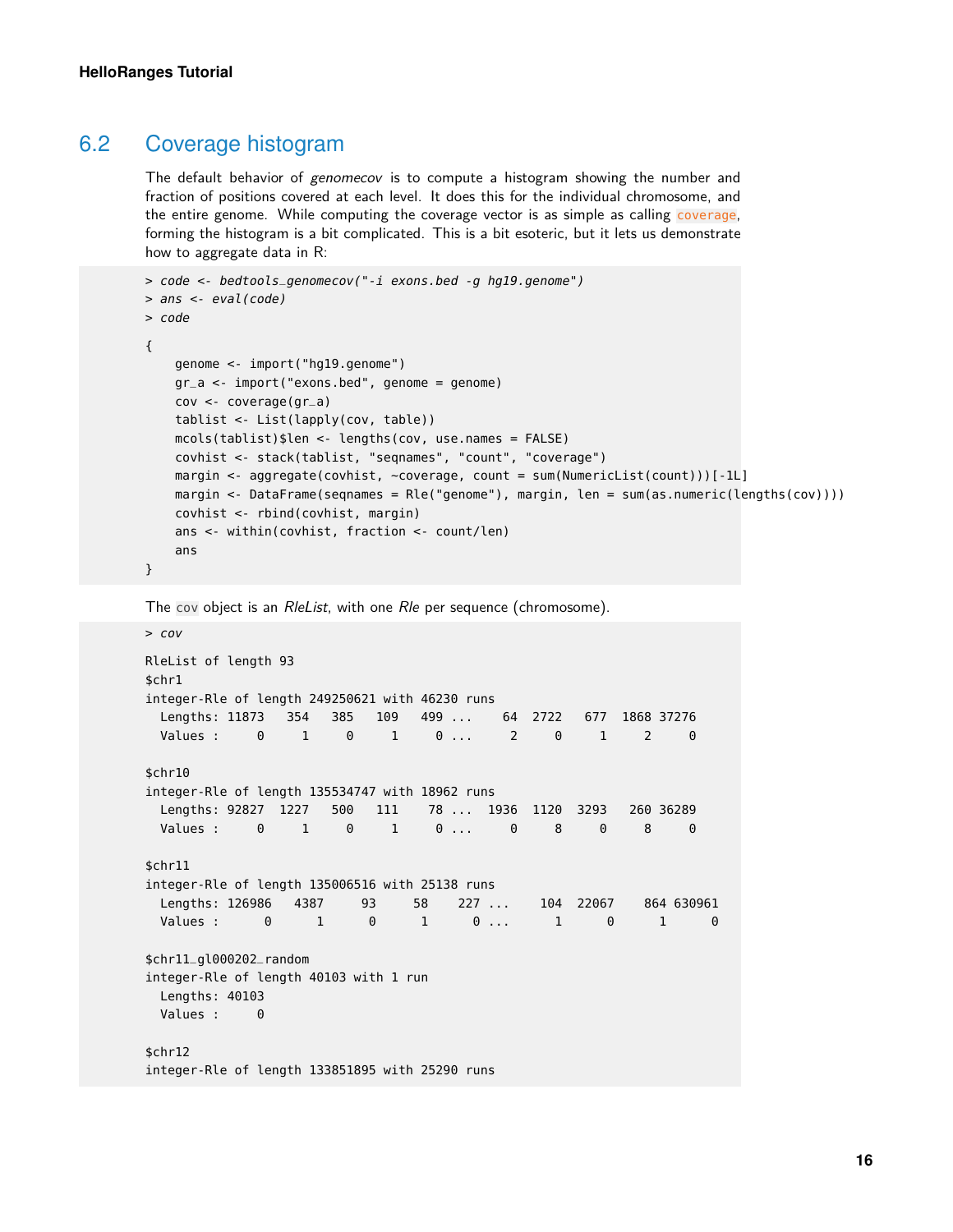| Lengths: 87983 34 239 136 177  2463 271 1428 |  |  |  |  | 30 39473 |  |
|----------------------------------------------|--|--|--|--|----------|--|
| Values: 0 1 0 1 0 0 1 0 1                    |  |  |  |  |          |  |
|                                              |  |  |  |  |          |  |
| $\cdots$                                     |  |  |  |  |          |  |
| <88 more elements>                           |  |  |  |  |          |  |

We tabulate each coverage vector individually, then stack the tables into an initial histogram. Then, we aggregate over the entire genome and combine the genome histogram with the perchromosome histogram. The call to NumericList is only to avoid integer overflow. Finally, we compute the fraction covered and end up with:

```
> ans
```

|                |          |                   | DataFrame with 653 rows and 5 columns             |                             |                 |
|----------------|----------|-------------------|---------------------------------------------------|-----------------------------|-----------------|
|                |          | segnames coverage | count                                             | len                         | fraction        |
|                |          |                   | <rle> <factor> <numeric></numeric></factor></rle> | $<$ numeric $>$             | $<$ numeric $>$ |
| 1              | chr1     | 0                 | 241996316                                         | 249250621                   | 0.97089554      |
| $\overline{2}$ | chr1     | 1                 | 4276763                                           | 249250621                   | 0.01715848      |
| 3              | chr1     | 2                 | 1475526                                           | 249250621                   | 0.00591985      |
| 4              | chr1     | 3                 | 710135                                            | 249250621                   | 0.00284908      |
| 5              | chr1     | 4                 | 388193                                            | 249250621                   | 0.00155744      |
|                | $\cdots$ |                   | .                                                 | .                           | .               |
| 649            | genome   | 73                |                                                   | 135 3137161264 4.30325e-08  |                 |
| 650            | genome   | 74                |                                                   | 263 3137161264 8.38338e-08  |                 |
| 651            | genome   | 75                |                                                   | 1921 3137161264 6.12337e-07 |                 |
| 652            | genome   | 76                |                                                   | 705 3137161264 2.24725e-07  |                 |
| 653            | genome   | 77                |                                                   | 2103 3137161264 6.70351e-07 |                 |
|                |          |                   |                                                   |                             |                 |

<span id="page-16-0"></span>This takes 3 minutes for bedtools, but closer to 3 seconds for us, probably because it is working too hard to conserve memory.

## 7 Combining operations

## 7.1 Chaining

<span id="page-16-1"></span>Most real-world workflows involve multiple operations, chained together. The R objects produced [HelloRanges](http://bioconductor.org/packages/HelloRanges) can be passed directly to existing R functions, and HelloRanges defines an ordinary  $R$  function corresponding to each bedtools operation. The arguments of the function correspond to *bedtools* arguments, except they can be R objects, like GRanges, in addition to filenames. These functions with ordinary R semantics are prefixed by  $R$ , so the analog to bedtools\_intersect is R\_bedtools\_intersect.

Consider a use case similar to the one mentioned in the *bedtools* tutorial: find the regions of the CpG islands that are not covered by exons. We could do this directly with bed tools\_subtract, but let us instead compute the coverage of the exons, find the regions of zero coverage, and intersect those with the CpG islands.

First, we generate the code for the coverage operation (and ideally copy it to a script). The result of evaluating that code is a *GRanges*, which we subset for the regions with zero score.

```
> code <- bedtools_genomecov("-i exons.bed -g hg19.genome -bga")
> gr\theta <- subset(eval(code), score == \thetaL) # compare to: awk '$4==\theta'
```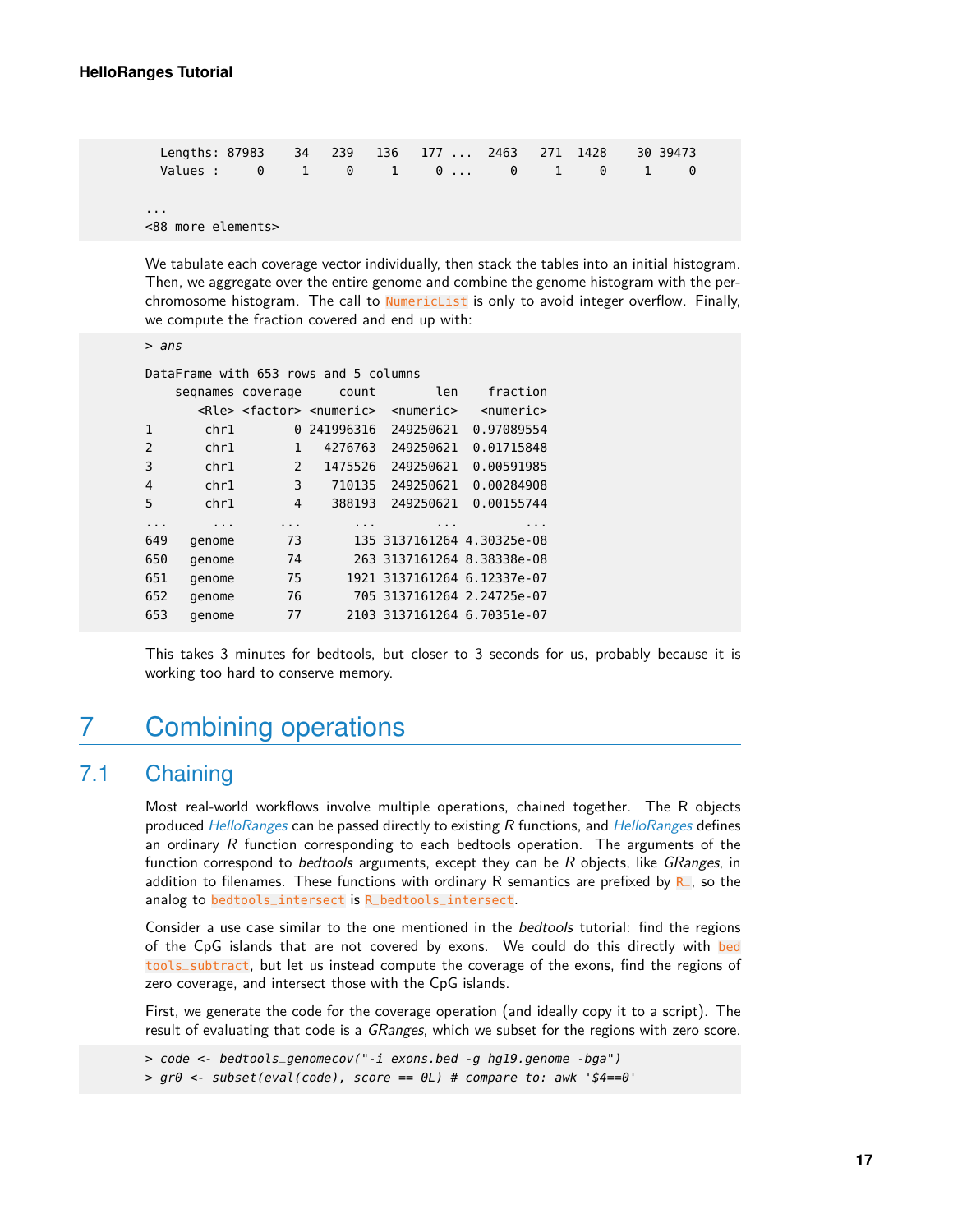```
> gr\thetaGRanges object with 229334 ranges and 1 metadata column:
        seqnames ranges strand | score
          <Rle> <IRanges> <Rle> | <integer>
     [1] chr1 1-11873 * | 0
     [2] chr1 12228-12612 * | 0<br>
[3] chr1 12722-13220 * | 0
     [3] chr1 12722-13220 *
     [4] chr1 14830-14969 * | 0
     [5] chr1 15039-15795 * | 0
     ... ... ... ... . ...
 [229330] chrY 59337237-59337948 * | 0
 [229331] chrY 59338151-59338753 * | 0
 [229332] chrY 59338860-59340193 * | 0
 [229333] chrY 59340279-59342486 * | 0
 [229334] chrY 59343489-59373566 * | 0
 -------
 seqinfo: 93 sequences from an unspecified genome
```
Next, we pass gr0 directly to the R analog of *intersect*, R bedtools intersect:

```
> code <- R_bedtools_intersect("cpg.bed", gr0)
> code
{
    genome <- Seqinfo(genome = NA_character_)
    gr_a <- import("cpg.bed", genome = genome)
    qr_b < -qr0pairs <- findOverlapPairs(gr_a, gr_b, ignore.strand = TRUE)
    ans <- pintersect(pairs, ignore.strand = TRUE)
    ans
}
```
The generated code already refers to  $g \circ \theta$  explicitly, so it is easy to copy this into the script.

To generalize, the chaining workflow is:

- 1. Generate code for first operation,
- 2. Integrate and evaluate the code,
- 3. Interactively inspect the result of evaluation,
- 4. Perform intermediate operations, while inspecting results,
- 5. Call  $R_$  analog to generate second stage code.

Generating and integrating  $R$  code is the best way to learn, and the best way to produce a readable, flexible and performant script. However, there are probably those who are tempted to evaluate the code directly, as we have done in this vignette. Further, there are those who wish to chain these operations together with the so-called "pipe" operator, because it would come so tantalizing close to the syntax of the shell. Thus, we created a third family of functions, prefixed by  $\phi$ , which provide the same interface as the R<sub>c</sub> family, except they evaluate the generated code: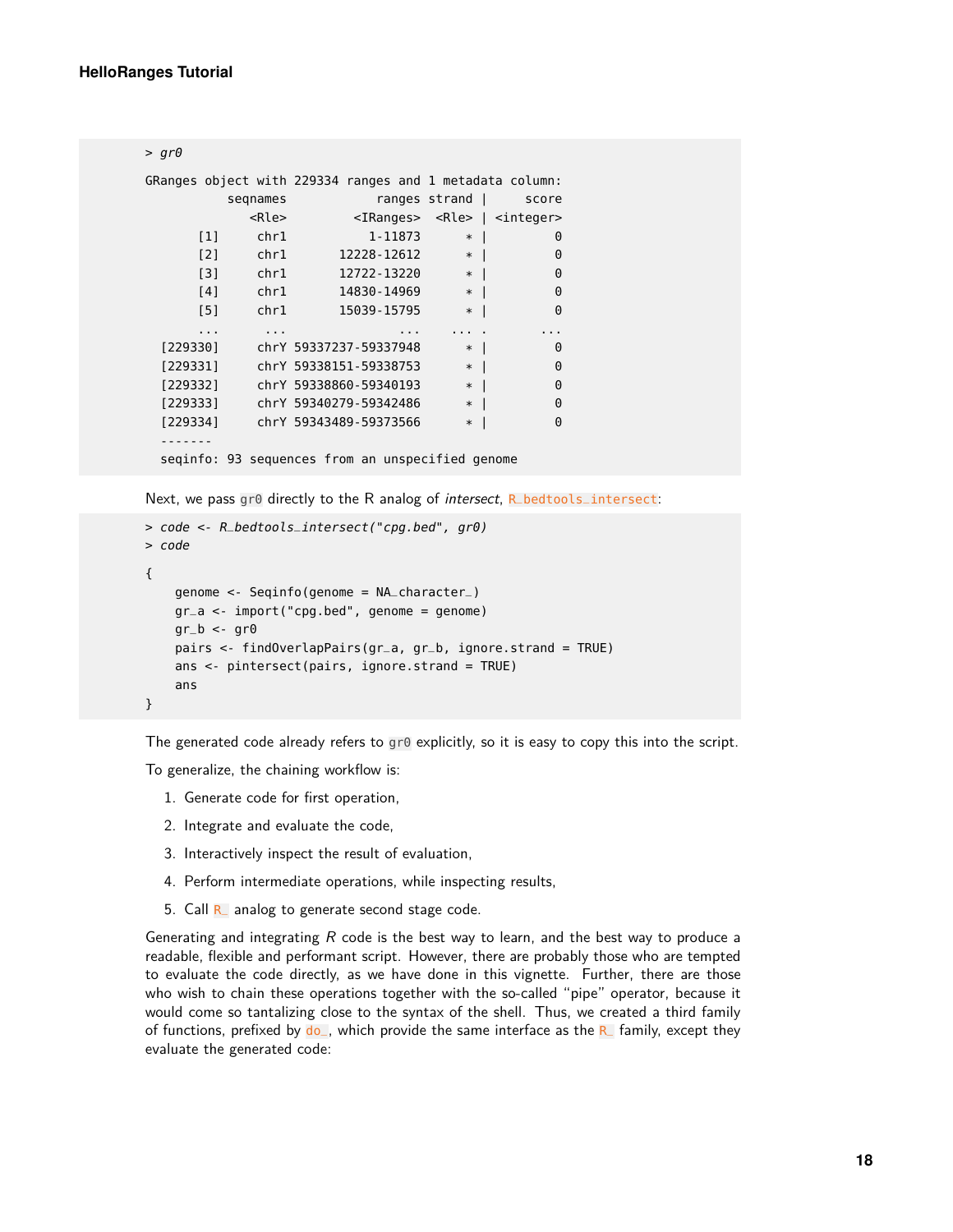> do\_bedtools\_genomecov("exons.bed", g="hg19.genome", bga=TRUE) %>%

```
+ subset(score > 0L) %>%
```

```
+ do_bedtools_intersect("cpg.bed", .)
```
#### 7.2 Coalescence

}

In the previous section, we chained together independent operations. Having access to the underlying code gives us the flexibility to merge operations so that they are faster than the sum of their parts. We call this coalescence.

Consider a use case cited by the *bedtools* tutorial: compute the distribution of coverage over all exons. To integrate better with this tutorial, we adapt that to finding the distribution of exon coverage over all CpG islands.

We could mimic the example by computing the coverage complete histogram and extracting only the margin:

```
> bedtools_coverage("-a cpg.bed -b exons.bed -hist -g hg19.genome")
{
    genome <- import("hg19.genome")
```

```
gr_a < -import("cpg.bed", genome = genome)gr_b <- import("exons.bed", genome = genome)
cov <- unname(coverage(gr_b)[gr_a])
tab <- t(table(cov))
tab < -</math> <math>chind(tab, alt = rowSums(tab))</math>covhist <- DataFrame(as.table(tab))
colnames(covhist) <- c("coverage", "a", "count")
len <- c(lengths(cov, use.names = FALSE), sum(lengths(cov)))
covhist$len <- rep(len, each = nrow(tab))
covhist <- subset(covhist, count > 0L)
covhist$fraction <- with(covhist, count/len)
ans \lt- gr_a
covhistList <- split(covhist, ~a)[, -2L]
mcols(ans)$coverage <- head(covhistList, -1L)
metadata(ans)$coverage <- covhistList$all
ans
```
The code is quite complex, because the Ranges infrastructure does not attempt to generate high-level summaries of the data. The rationale, which is validated in this case, is that the desired summary depends on the specific question, and the number of questions is effectively infinite. In this case, we only care about the margin, i.e., metadata(ans)\$coverage.

Thus, we can simplify the code. We begin with the same lines:

```
> genome <- import("hg19.genome")
> gr_a <- import("cpg.bed", genome = genome)
> gr_b <- import("exons.bed", genome = genome)
> cov <- unname(coverage(gr_b)[gr_a])
```
And summarize all of the coverage at once: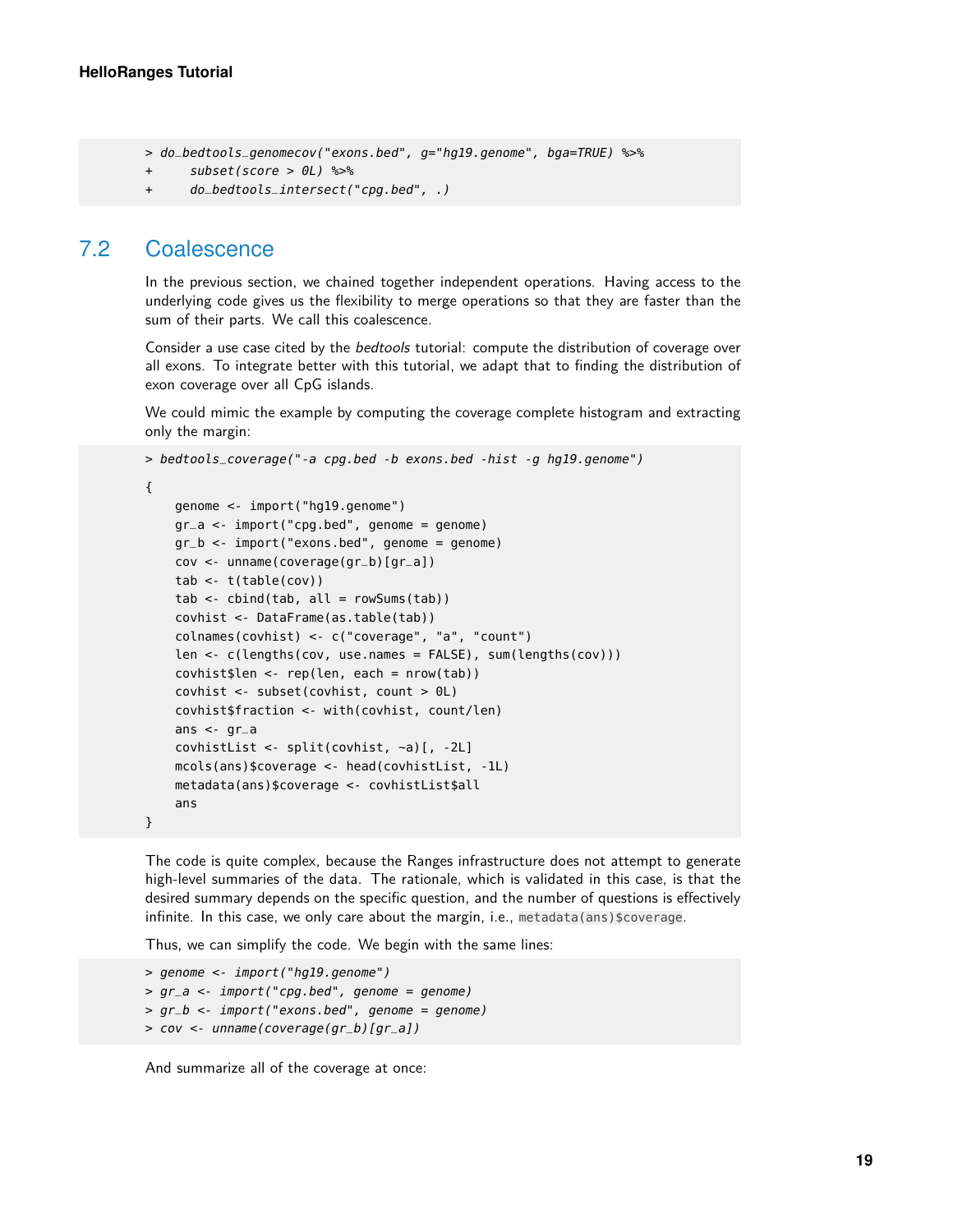```
> all_cov <- unlist(cov)
> df <- as.data.frame(table(coverage=all_cov))
> df$fraction <- df$Freq / length(all_cov)
```
This is much faster, because we are only computing one table, not 30,000, and the table method for Rle is very efficient.

We now have a simple *data.frame* that we can plot as an inverted ECDF:

```
> plot((1-cumsum(fraction)) ~ as.integer(coverage), df, type="s",
+ ylab = "fraction of bp > coverage", xlab="coverage")
```


## <span id="page-19-0"></span>8 Jaccard Statistic

In order to compare the DnaseI hypersenstivity across tissues, we will employ the bedtools jaccard statistic, a measure of similarity between two tracks. It is defined as the total width of their intersection over the total width of their union.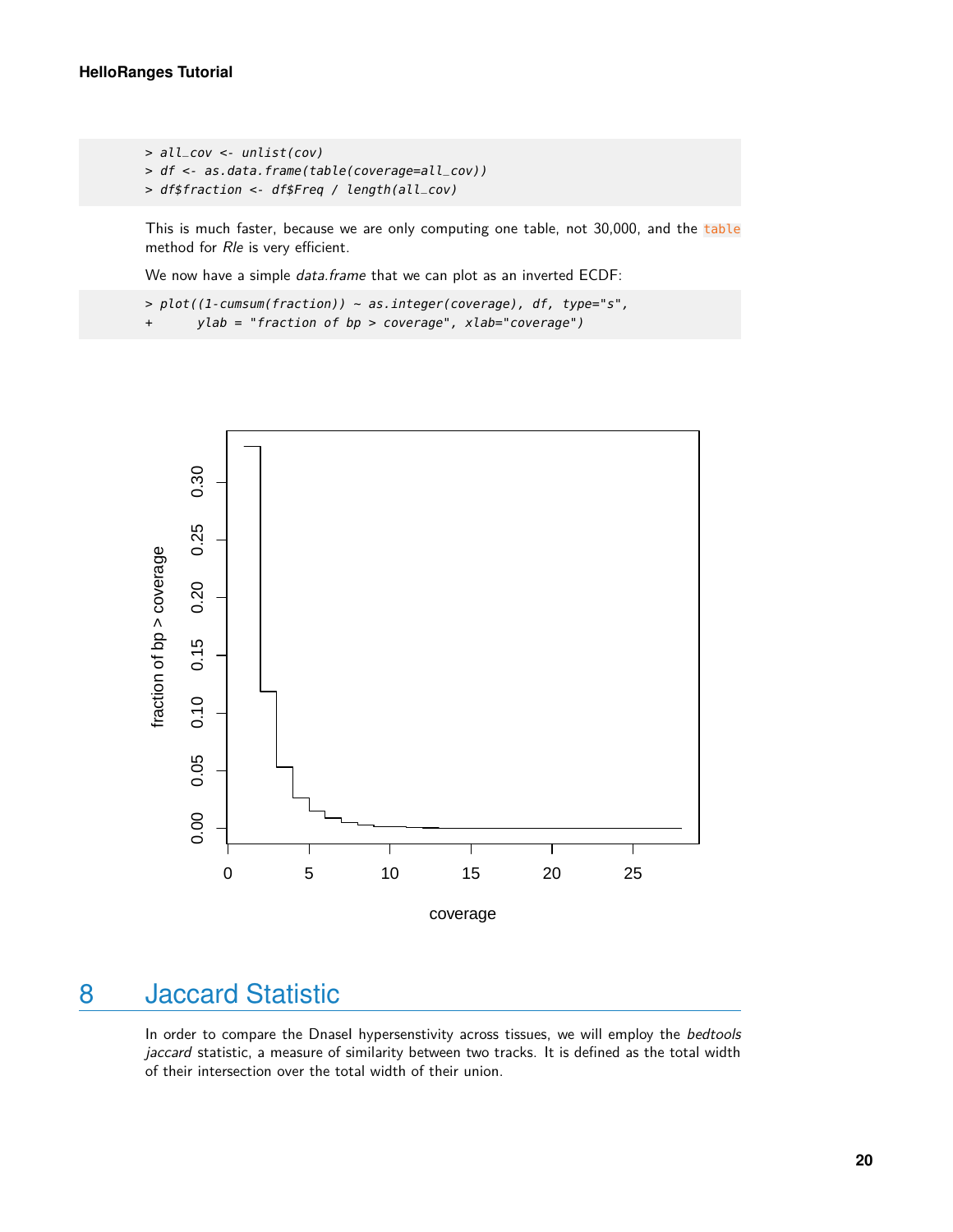We might expect, for example, that the similarity within a tissue is higher than that between two tissues, and this is indeed the case:

```
> code <- bedtools_jaccard(
+ paste("-a fHeart-DS16621.hotspot.twopass.fdr0.05.merge.bed",
+ "-b fHeart-DS15839.hotspot.twopass.fdr0.05.merge.bed"))
> heart_heart <- eval(code)
> code <- bedtools_jaccard(
+ paste("-a fHeart-DS16621.hotspot.twopass.fdr0.05.merge.bed",
+ "-b fSkin_fibro_bicep_R-DS19745.hg19.hotspot.twopass.fdr0.05.merge.bed"))
> heart_skin <- eval(code)
> mstack(heart_heart=heart_heart, heart_skin=heart_skin)
DataFrame with 2 rows and 5 columns
        name intersection union jaccard n_intersections
       <Rle> <integer> <integer> <numeric> <integer>
1 heart_heart 81269248 160493950 0.506370 130852
2 heart_skin 28076951 164197278 0.170995 73261
```
The generated code makes the statistic self-documenting:

```
> code
{
    genome <- NA_character_
    gr_a <- import("fHeart-DS16621.hotspot.twopass.fdr0.05.merge.bed",
        genome = genome)
    gr_b <- import("fSkin_fibro_bicep_R-DS19745.hg19.hotspot.twopass.fdr0.05.merge.bed",
        genome = genome)
    intersects <- intersect(gr_a, gr_b, ignore.strand = TRUE)
    intersection <- sum(width(intersects))
    union <- sum(width(union(gr_a, gr_b, ignore.strand = TRUE)))
    ans <- DataFrame(intersection, union, jaccard = intersection/union,
        n_intersections = length(intersects))
    ans
}
```
We can compute the statistic over all pairs of samples using functionality included with R, through the parallel package. There is no need to learn yet another syntax, such as that of the *parallel* UNIX utility. Nor do we need to download a custom python script, and repeatedly call perl and awk.

```
> files <- Sys.glob("*.merge.bed")
> names(files) <- sub("\\..*", "", files)
> ncores <- if (.Platform$OS.type == "windows") 1L else 4L
> library(parallel)
> ans <- outer(files, files,
+ function(a, b) mcmapply(do_bedtools_jaccard, a, b,
                                      mc.cores=ncores))
> jaccard <- apply(ans, 1:2, function(x) x[[1]]$jaccard)
```
Since we are already in R, it is easy to create a simple plot: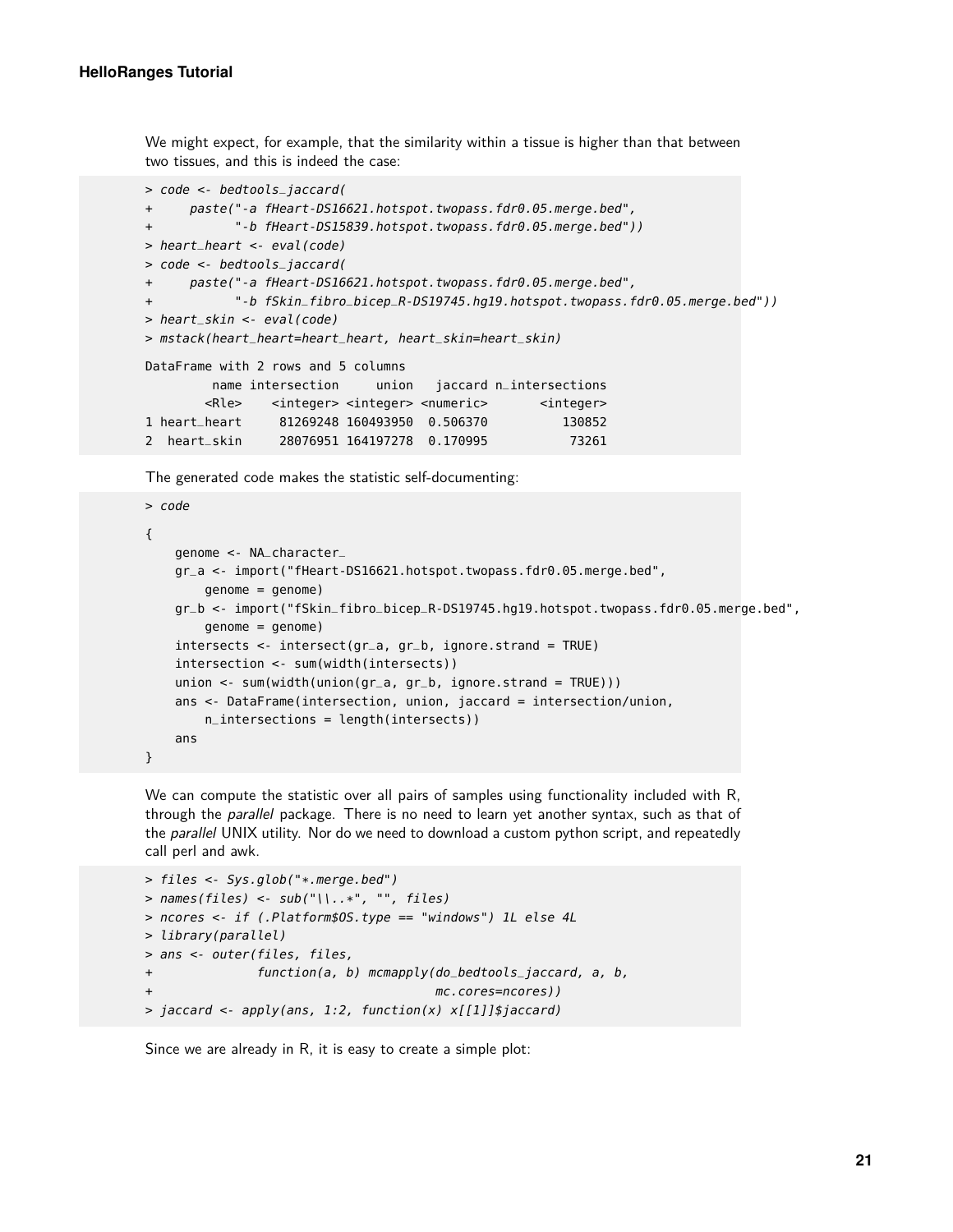

## <span id="page-21-0"></span>9 Exercises

These were adapted from the *bedtools* tutorial. Try to complete these exercises using Bioconductor directly.

- 1. Create a GRanges containing the non-exonic regions of the genome.
- 2. Compute the average distance from the GWAS SNPs to the closest exon (Hint: ?bed tools\_closest and ?distanceToNearest).
- 3. Compute the exon coverage in 500kb windows across the genome (Hint: ?bedtools\_makewindows and ?tileGenome).
- 4. How many exons are completely overlapped by an enhancer (from 'hesc.chromHmm.bed') (Hint: ¿%within%)?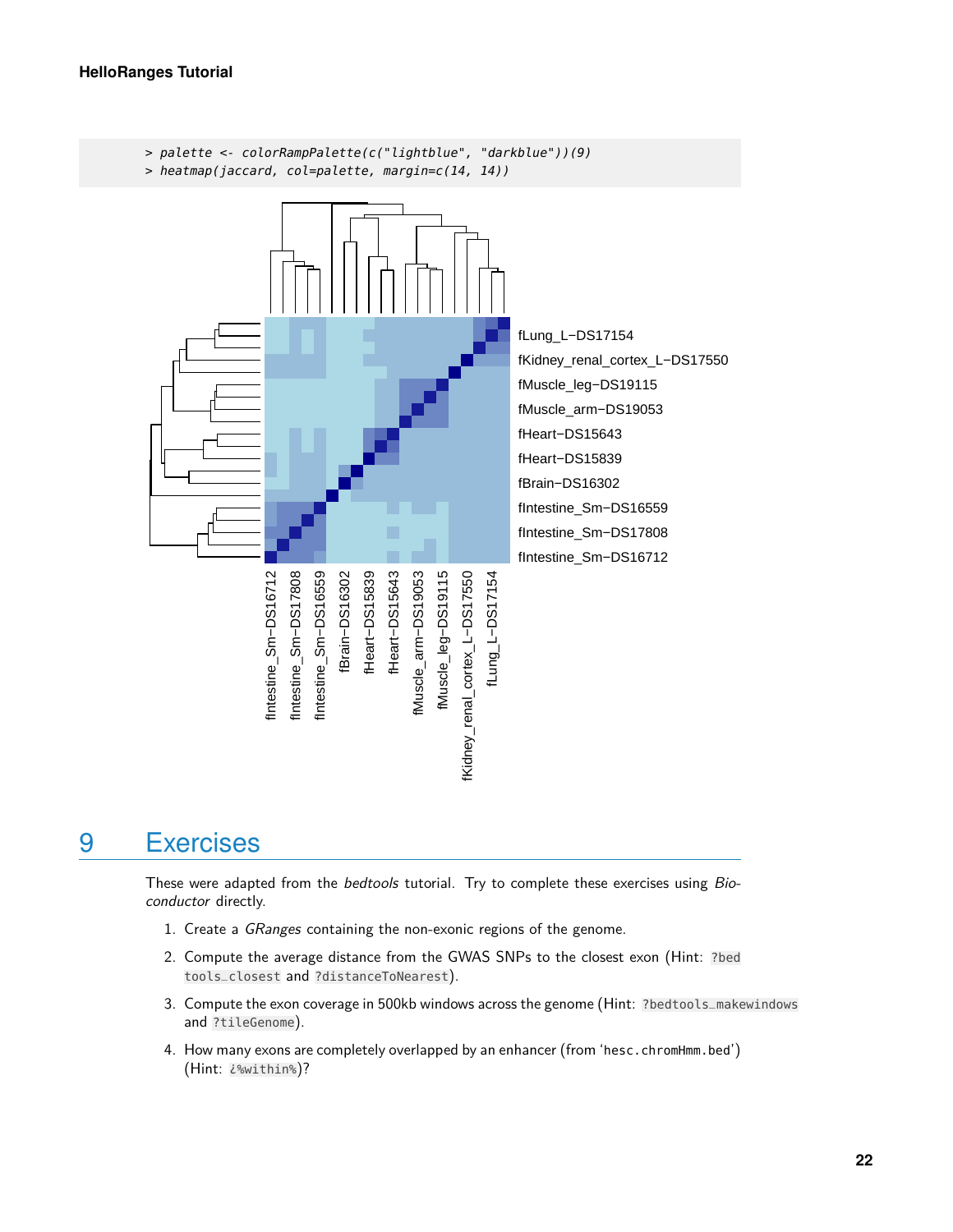- 5. What fraction of the disease-associated SNPs are exonic (Hint: (Hint: ¿%over%))?
- 6. Create intervals representing the canonical 2bp splice sites on either side of each exon (bonus: exclude splice sites at the first and last exons) (Hint: ?bedtools\_flank, ?in tronsByTranscript).
- <span id="page-22-0"></span>7. Which hESC ChromHMM state represents the most number of base pairs in the genome? (Hint: ?xtabs).

#### 9.1 Answers

Below, we give the bedtools-style answer first, followed by the essential call against the Bioconductor API.

First, we load the files into  $R$  objects for convenience:

```
> genome <- import("hg19.genome")
> exons <- import("exons.bed", genome=genome)
> gwas <- import("gwas.bed", genome=genome)
> hesc.chromHmm <- import("hesc.chromHmm.bed", genome=genome)
```
Here are the numbered answers:

```
1. > bedtools_complement("-i exons.bed -g hg19.genome")
  {
     genome <- import("hg19.genome")
     gr_a <- import("exons.bed", genome = genome)
     ans <- setdiff(as(seqinfo(gr_a), "GRanges"), unstrand(gr_a))
     ans
  }
  > ## or without HelloRanges:
  > setdiff(as(seqinfo(exons), "GRanges"), unstrand(exons))
  GRanges object with 229334 ranges and 0 metadata columns:
           seqnames ranges strand
             <Rle> <IRanges> <Rle>
        [1] chr1 1-11873 *
        [2] chr1 12228-12612 *
        [3] chr1 12722-13220 *
        [4] chr1 14830-14969
        [5] chr1 15039-15795 *
        ... ... ... ...
    [229330] chrY 59337237-59337948 *
   [229331] chrY 59338151-59338753 *
    [229332] chrY 59338860-59340193
   [229333] chrY 59340279-59342486 *
   [229334] chrY 59343489-59373566
    -------
    seqinfo: 93 sequences from hg19 genome
```
2. > bedtools\_closest("-a gwas.bed -b exons.bed -d")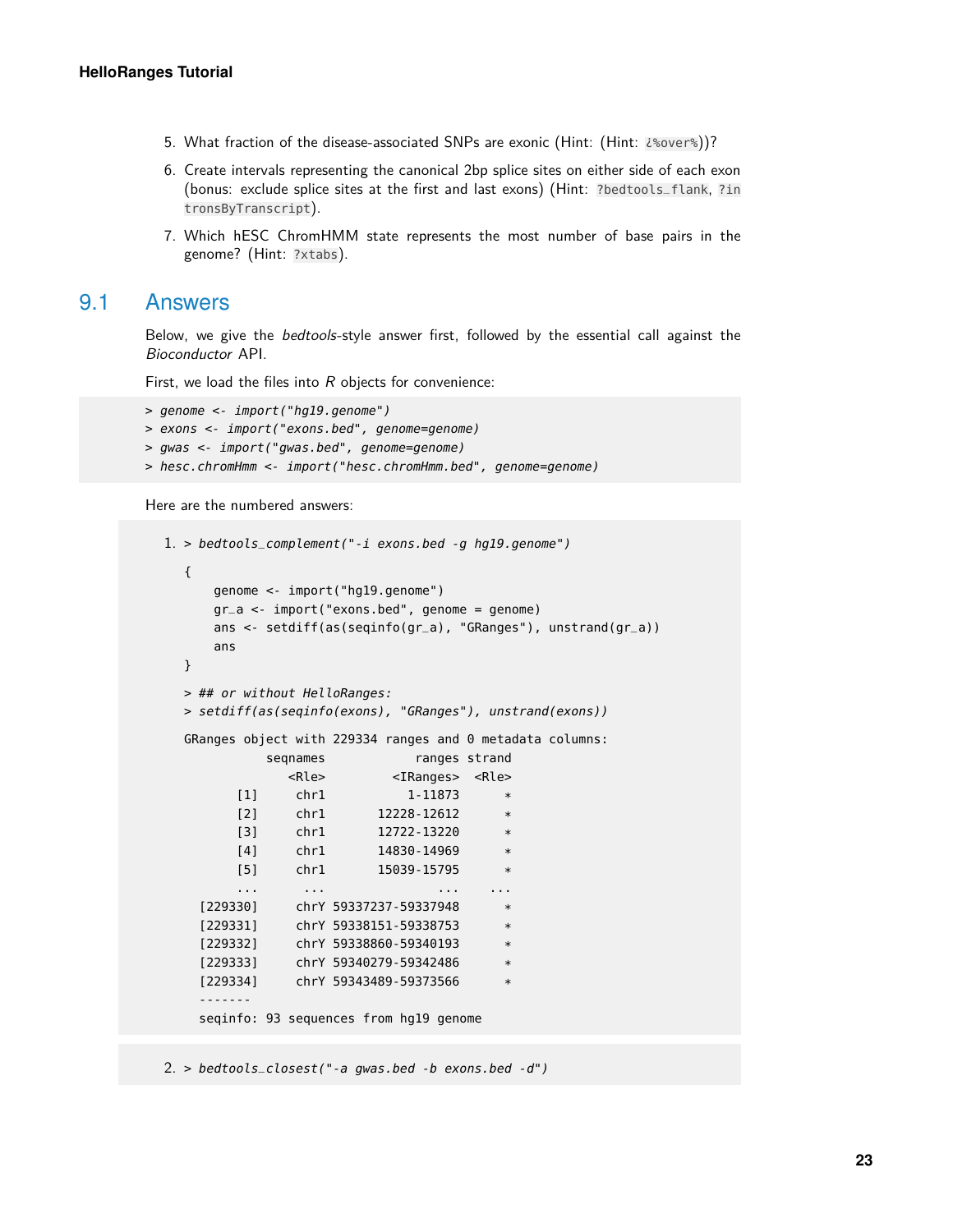```
{
     genome <- Seqinfo(genome = NA_character_)
     gr_a <- import("gwas.bed", genome = genome)
     gr_b < -import("exons.bed", genome = genome)hits <- nearest(gr_a, gr_b, ignore.strand = TRUE, select = "all")
     ans \leq- pair(gr_a, gr_b, hits, all.x = TRUE)
     mcols(ans)$distance <- distance(ans)
     ans
  }
  > ## or
  > distanceToNearest(gwas, exons)
  Hits object with 17674 hits and 1 metadata column:
           queryHits subjectHits | distance
           <integer> <integer> | <integer>
       [1] 1 235 | 1319
       [2] 2 249 | 0[3] 3 426 | 0
       [4] 4 1163 | 2385
       [5] 5 1163 | 2894
       ... ... ... . ...
    [17670] 17676 455399 | 371
    [17671] 17677 455399 | 371
    [17672] 17678 455464 | 5898
    [17673] 17679 455674 | 324706
    [17674] 17680 456097 | 135628
    -------
    queryLength: 17680 / subjectLength: 459752
3. > code <- bedtools_makewindows("-g hg19.genome -w 500000")
  > code
  {
     genome <- import("hg19.genome")
     ans <- tile(as(genome, "GRanges"), width = 500000L)
     ans
  }
  > windows <- unlist(eval(code))
  > R_bedtools_intersect(windows, exons, c=TRUE)
  {
     genome <- Seqinfo(genome = NA_character_)
     gr_a <- windows
     gr_b <- exons
     ans \lt- gr_a
     mcols(ans)$overlap_count <- countOverlaps(gr_a, gr_b, ignore.strand = TRUE)
     ans
  }
  > ## or
  > str(countOverlaps(tileGenome(seqinfo(exons), tilewidth=500000),
```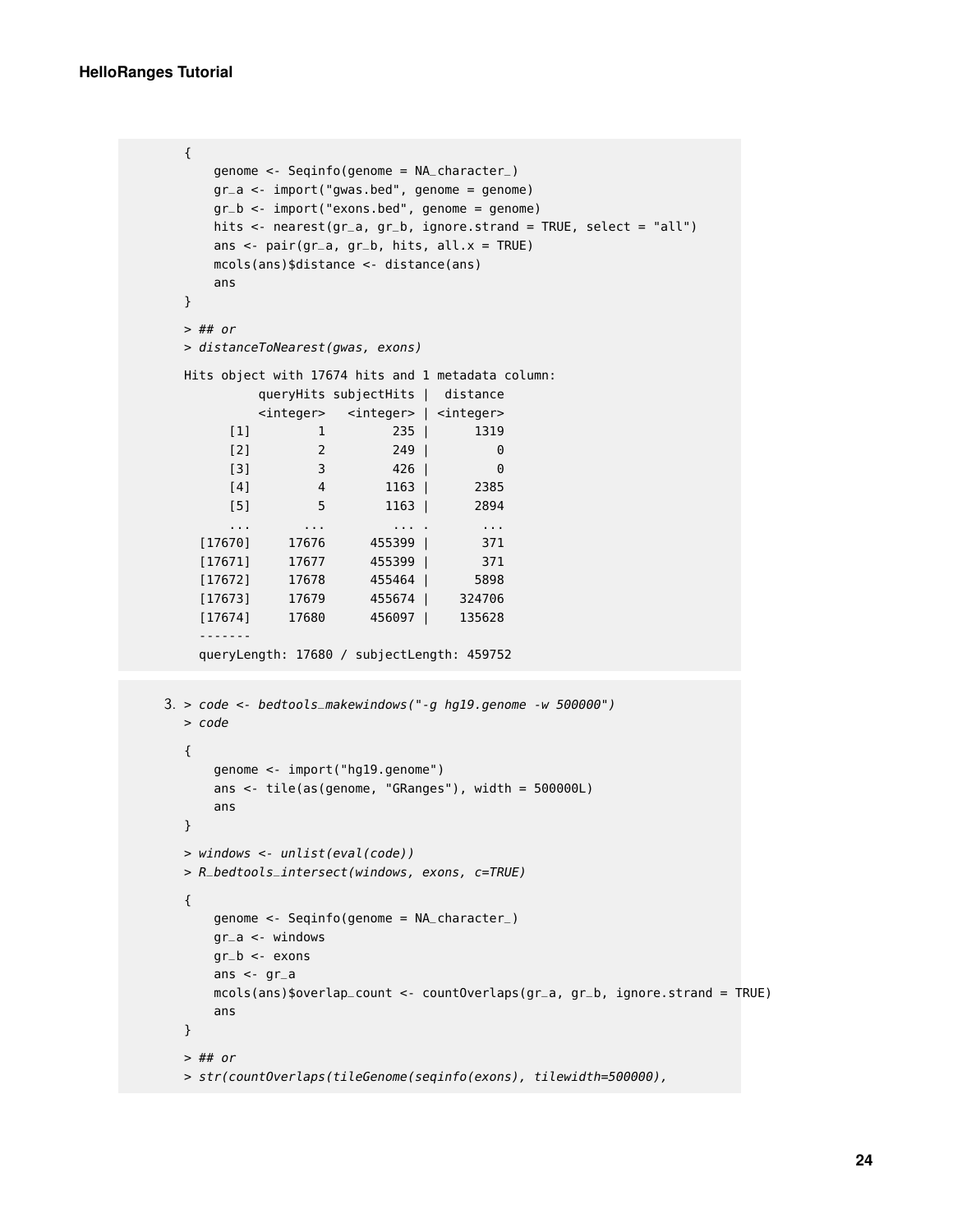ans

}

```
+ exons))
   int [1:6275] 37 197 477 445 209 96 83 271 9 12 ...
4. > bedtools_intersect(
  + paste("-a exons.bed -b <\"grep Enhancer hesc.chromHmm.bed\"",
  + "-f 1.0 -wa -u"))
  {
      genome <- Seqinfo(genome = NA_character_)
      gr_a <- import("exons.bed", genome = genome)
      gr_b <- import(BEDFile(pipe("\"grep Enhancer hesc.chromHmm.bed\"")),
          genome = genome)
      hits <- findOverlaps(gr_a, gr_b, ignore.strand = TRUE, type = "within")
      gr_a[countQueryHits(hits) > 0L]
  }
  > quote(length(ans))
  length(ans)
  > ## or
  > sum(exons %within%
  + subset(hesc.chromHmm, grepl("Enhancer", name)))
  [1] 13746
5. > bedtools_intersect("-a gwas.bed -b exons.bed -u")
  {
      genome <- Seqinfo(genome = NA_character_)
      gr_a <- import("gwas.bed", genome = genome)
      gr_b <- import("exons.bed", genome = genome)
      subsetByOverlaps(gr_a, gr_b, ignore.strand = TRUE)}
  > quote(length(gr_a)/length(ans))
  length(gr_a)/length(ans)
  > ## or
  > mean(gwas %over% exons)
  [1] 0.09191176
6. > bedtools_flank("-l 2 -r 2 -i exons.bed -g hg19.genome")
  {
      genome <- import("hg19.genome")
      gr_a <- import("exons.bed", genome = genome)
      left \leq flank(gr_a, 2, ignore.strand = TRUE)
      right <- flank(gr_a, 2, start = FALSE, ignore.strand = TRUE)
      ans <- zipup(Pairs(left, right))
```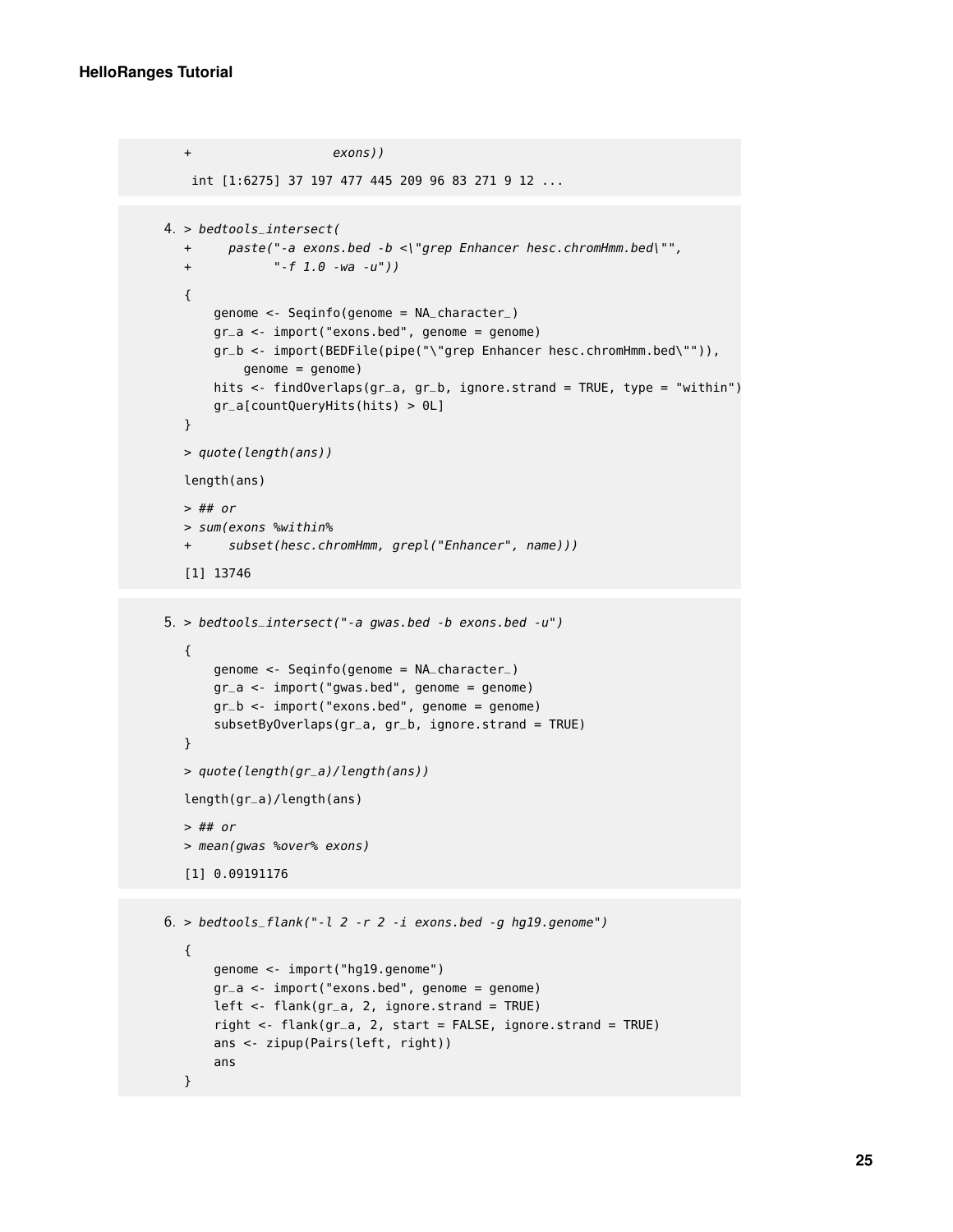```
> ## or, bonus:
  > txid <- sub("_exon.*", "", exons$name)
  > tx <- split(exons, txid)
  > bounds <- range(tx)
  > transpliced <- lengths(bounds) > 1
  > introns <- unlist(psetdiff(unlist(bounds[!transpliced]),
  + tx[!transpliced]))
  > Pairs(resize(introns, 2L), resize(introns, 2L, fix="end"))
  Pairs object with 386125 pairs and 0 metadata columns:
                               first second
                            <GRanges> <GRanges>
        [1] chr12:9220777-9220778:- chr12:9220436-9220437:-
         [2] chr12:9221334-9221335:- chr12:9220821-9220822:-
         [3] chr12:9222339-9222340:- chr12:9221439-9221440:-
         [4] chr12:9223082-9223083:- chr12:9222410-9222411:-
        [5] chr12:9224953-9224954:- chr12:9223175-9223176:-
         ... ... ...
    [386121] chr9:123626325-123626326:- chr9:123625028-123625029:-
    [386122] chr9:123627986-123627987:- chr9:123626395-123626396:-
    [386123] chr9:123628304-123628305:- chr9:123628109-123628110:-
    [386124] chr9:123629146-123629147:- chr9:123628375-123628376:-
    [386125] chr9:123631084-123631085:- chr9:123629244-123629245:-
  > ## better way to get introns:
  > library(TxDb.Hsapiens.UCSC.hg19.knownGene)
  > txdb <- TxDb.Hsapiens.UCSC.hg19.knownGene
  > introns <- unlist(intronsByTranscript(txdb))
7. > system.time(names(which.max(xtabs(width ~ name,
                                   hesc.chromHmm))))
     user system elapsed
     0.08 0.00 0.08
  > ## or
  > names(which.max(sum(with(hesc.chromHmm,
  + splitAsList(width, name)))))
  [1] "13_Heterochrom/lo"
  > ## or
  > df <- aggregate(hesc.chromHmm, ~ name, totalWidth=sum(width))
  > df$name[which.max(df$totalWidth)]
  [1] 13_Heterochrom/lo
  15 Levels: 10_Txn_Elongation 11_Weak_Txn 12_Repressed ... 9_Txn_Transition
```